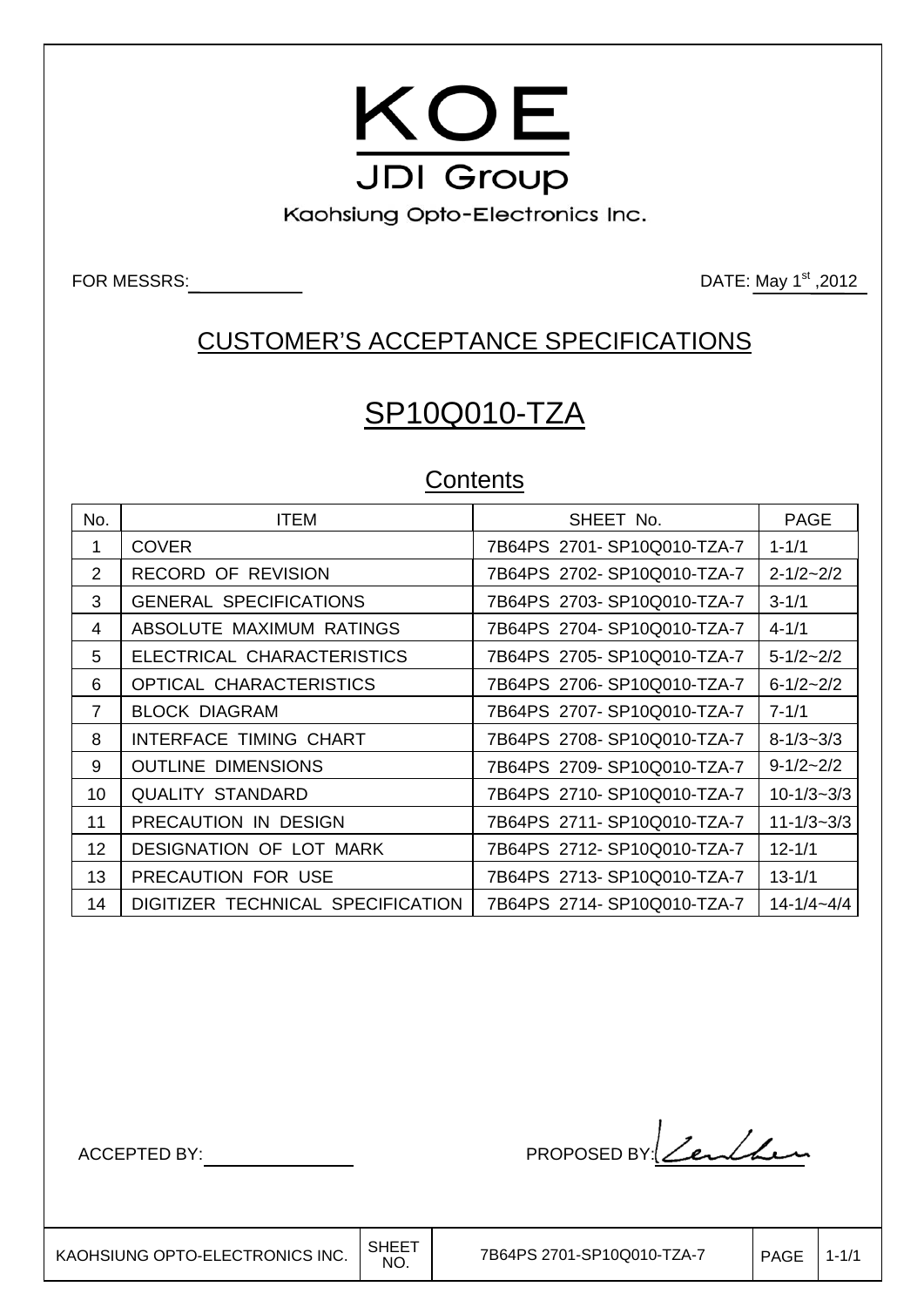# RECORD OF REVISION

| <b>DATE</b> | SHEET No.                                           |                                                                                                                                                                                                         | <b>SUMMARY</b>                                                                                                         |                                                                                                                                                        |             |           |  |  |  |
|-------------|-----------------------------------------------------|---------------------------------------------------------------------------------------------------------------------------------------------------------------------------------------------------------|------------------------------------------------------------------------------------------------------------------------|--------------------------------------------------------------------------------------------------------------------------------------------------------|-------------|-----------|--|--|--|
| Feb.12,'03  | 7B64PS 2709-<br>SP10Q010-TZA-2<br>PAGE 9-1/2        |                                                                                                                                                                                                         | 9. OUTLINE DIMENSIONS<br>Note 4. Unmark Tolerance: $\pm$ 0.2mm<br>↓ Revised<br>Note 4. Unmarked Tolerance: $\pm$ 0.5mm |                                                                                                                                                        |             |           |  |  |  |
| Apr.02,'03  | 7B64PS 2707-<br>SP10Q010-TZA-3<br><b>PAGE 7-1/1</b> |                                                                                                                                                                                                         | 7. BLOCK DIAGRAM<br>Revised BLOCK DIAGRAM.                                                                             |                                                                                                                                                        |             |           |  |  |  |
|             | 7B64PS 2709-<br>SP10Q010-TZA-3<br>PAGE 9-1/2        |                                                                                                                                                                                                         | 9. OUTLINE DIMENSIONS<br>Revised pixel of scan.                                                                        |                                                                                                                                                        |             |           |  |  |  |
| May.09,'03  | 7B64PS 2707-<br>SP10Q010-TZA-4<br><b>PAGE 7-1/1</b> |                                                                                                                                                                                                         | 7. BLOCK DIAGRAM<br>Revised scanning pixel of Y side                                                                   |                                                                                                                                                        |             |           |  |  |  |
|             | 7B64PS 2709-<br>SP10Q010-TZA-4<br>PAGE 9-1/2        |                                                                                                                                                                                                         | 9. OUTLINE DIMENSIONS<br>Revised pixel of scan.                                                                        |                                                                                                                                                        |             |           |  |  |  |
| Aug.25,'03  | 7B64PS 2706-<br>SP10Q010-TZA-5<br>PAGE 6-1/2        | 6.1 OPTICAL CHARACTERISTICS OF LCD<br>$K:(8) \rightarrow (4)$                                                                                                                                           |                                                                                                                        |                                                                                                                                                        |             |           |  |  |  |
|             | 7B63PS 2709-<br>SP10Q010-TZA-5<br>PAGE 9-1/2        | 9. OUTLINE DIMENSIONS<br>1. Changed the FPC exiting the module from<br>the "center" to the rear side of module.<br>2. Changed dimension between FPC (upper side)<br>to module from $(5.0)$ to $(2.0)$ . |                                                                                                                        |                                                                                                                                                        |             |           |  |  |  |
| May.13,'08  | 7B64PS 2714-<br>SP10Q010-TZA-6<br>PAGE 14-1/4       | Changed:<br><b>ITEM</b><br><b>ACTUATION FORCE</b><br><b>ITEM</b><br><b>ACTUATION FORCE</b>                                                                                                              |                                                                                                                        | 14.1.2 OPERATING CONDITIONS<br><b>SPECIFICATIONS</b><br>10~50 g(R0.8mm, Poly-acetal Pen)<br><b>SPECIFICATIONS</b><br>1.2N max(R0.8mm, Poly-acetal Pen) |             |           |  |  |  |
|             |                                                     |                                                                                                                                                                                                         |                                                                                                                        |                                                                                                                                                        |             |           |  |  |  |
|             | KAOHSIUNG OPTO-ELECTRONICS INC.                     | <b>SHEET</b><br>NO.                                                                                                                                                                                     |                                                                                                                        | 7B64PS 2702-SP10Q010-TZA-7                                                                                                                             | <b>PAGE</b> | $2 - 1/2$ |  |  |  |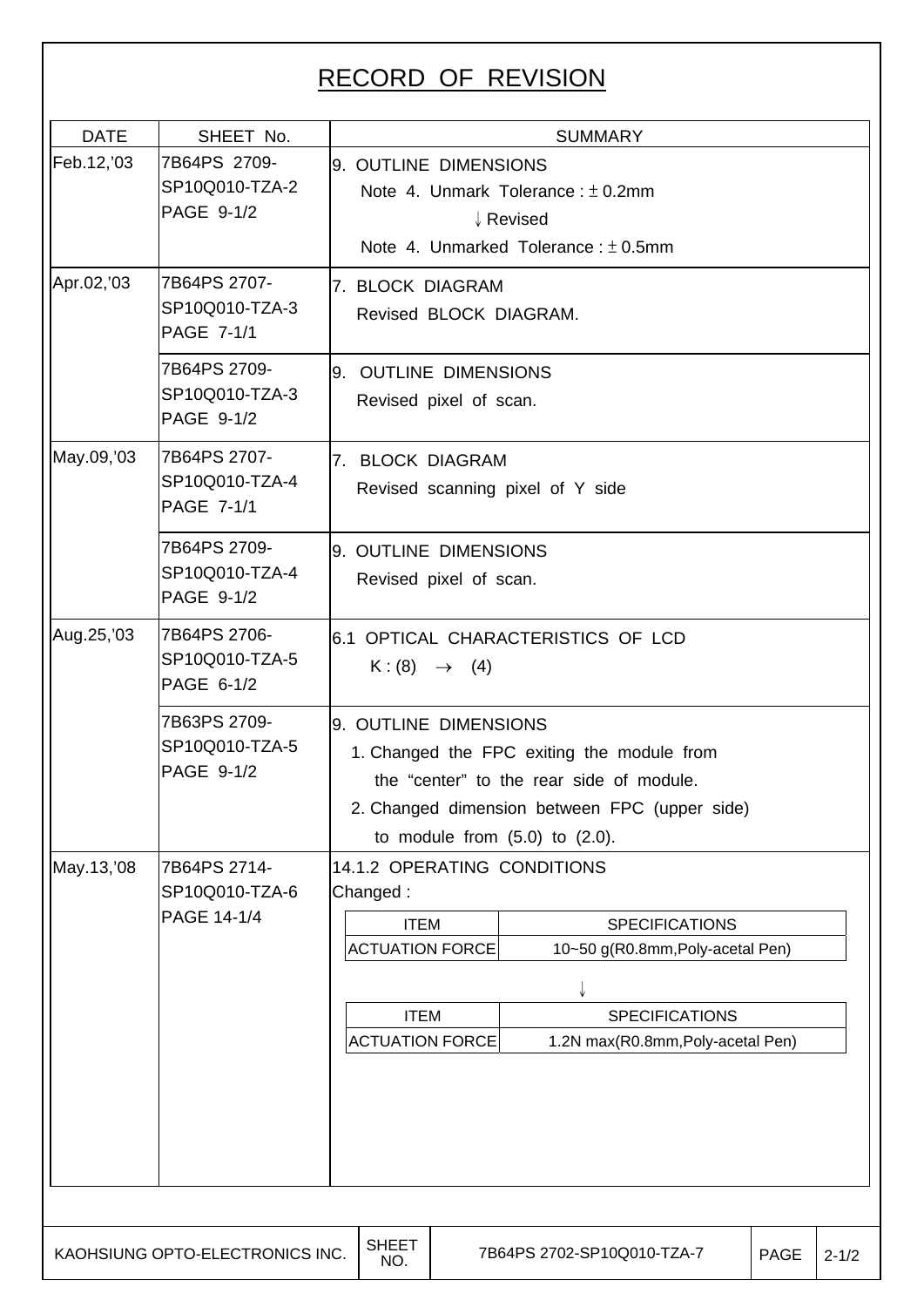| <b>DATE</b> | SHEET No.                       |                       | <b>SUMMARY</b>                          |                         |      |           |
|-------------|---------------------------------|-----------------------|-----------------------------------------|-------------------------|------|-----------|
| May.13,'08  | 7B64PS 2714-                    |                       | 14.2.1 INPUT METHOD & ACTUATION FORCE   |                         |      |           |
|             | SP10Q010-TZA-6                  | Changed:              |                                         |                         |      |           |
|             | PAGE 14-1/4                     |                       |                                         |                         |      |           |
|             |                                 | INPUT METHOD          | <b>ACTUATION FORCE</b>                  | <b>COMMENT</b>          |      |           |
|             |                                 | Pen                   | $10 - 50$ g                             | R0.8mm, Poly-acetal Pen |      |           |
|             |                                 | Finger                | $10 - 50$ g                             | R8.0mm, Silicone Rubber |      |           |
|             |                                 |                       |                                         |                         |      |           |
|             |                                 | INPUT METHOD          | <b>ACTUATION FORCE</b>                  | <b>COMMENT</b>          |      |           |
|             |                                 | Pen                   | 1.2N max.                               | R0.8mm, Poly-acetal Pen |      |           |
|             |                                 | Finger                | 1.2N max.                               | R8.0mm, Silicone Rubber |      |           |
| May 01,'12  | All pages                       | Company name changed: |                                         |                         |      |           |
|             |                                 |                       | KAOHSIUNG HITACHI ELECTRONICS CO., LTD. |                         |      |           |
|             |                                 |                       |                                         |                         |      |           |
|             |                                 |                       |                                         |                         |      |           |
|             |                                 |                       | KAOHSIUNG OPTO-ELECTRONICS INC.         |                         |      |           |
|             | 7B64PS-2714-                    | Added:                | 14.6.5 SAFETY AND ATTENT IONS           |                         |      |           |
|             | SP10Q010-TZA-7                  |                       |                                         |                         |      |           |
|             | Page 14-4/4                     |                       |                                         |                         |      |           |
|             |                                 |                       |                                         |                         |      |           |
|             |                                 |                       |                                         |                         |      |           |
|             |                                 |                       |                                         |                         |      |           |
|             |                                 |                       |                                         |                         |      |           |
|             |                                 |                       |                                         |                         |      |           |
|             |                                 |                       |                                         |                         |      |           |
|             |                                 |                       |                                         |                         |      |           |
|             |                                 |                       |                                         |                         |      |           |
|             |                                 |                       |                                         |                         |      |           |
|             |                                 |                       |                                         |                         |      |           |
|             |                                 |                       |                                         |                         |      |           |
|             |                                 |                       |                                         |                         |      |           |
|             |                                 |                       |                                         |                         |      |           |
|             |                                 |                       |                                         |                         |      |           |
|             |                                 |                       |                                         |                         |      |           |
|             |                                 |                       |                                         |                         |      |           |
|             |                                 |                       |                                         |                         |      |           |
|             |                                 |                       |                                         |                         |      |           |
|             |                                 |                       |                                         |                         |      |           |
|             |                                 |                       |                                         |                         |      |           |
|             |                                 |                       |                                         |                         |      |           |
|             |                                 |                       |                                         |                         |      |           |
|             |                                 |                       |                                         |                         |      |           |
|             |                                 |                       |                                         |                         |      |           |
|             |                                 |                       |                                         |                         |      |           |
|             |                                 |                       |                                         |                         |      |           |
|             |                                 |                       |                                         |                         |      |           |
|             | KAOHSIUNG OPTO-ELECTRONICS INC. | <b>SHEET</b><br>NO.   | 7B64PS 2702-SP10Q010-TZA-7              |                         | PAGE | $2 - 2/2$ |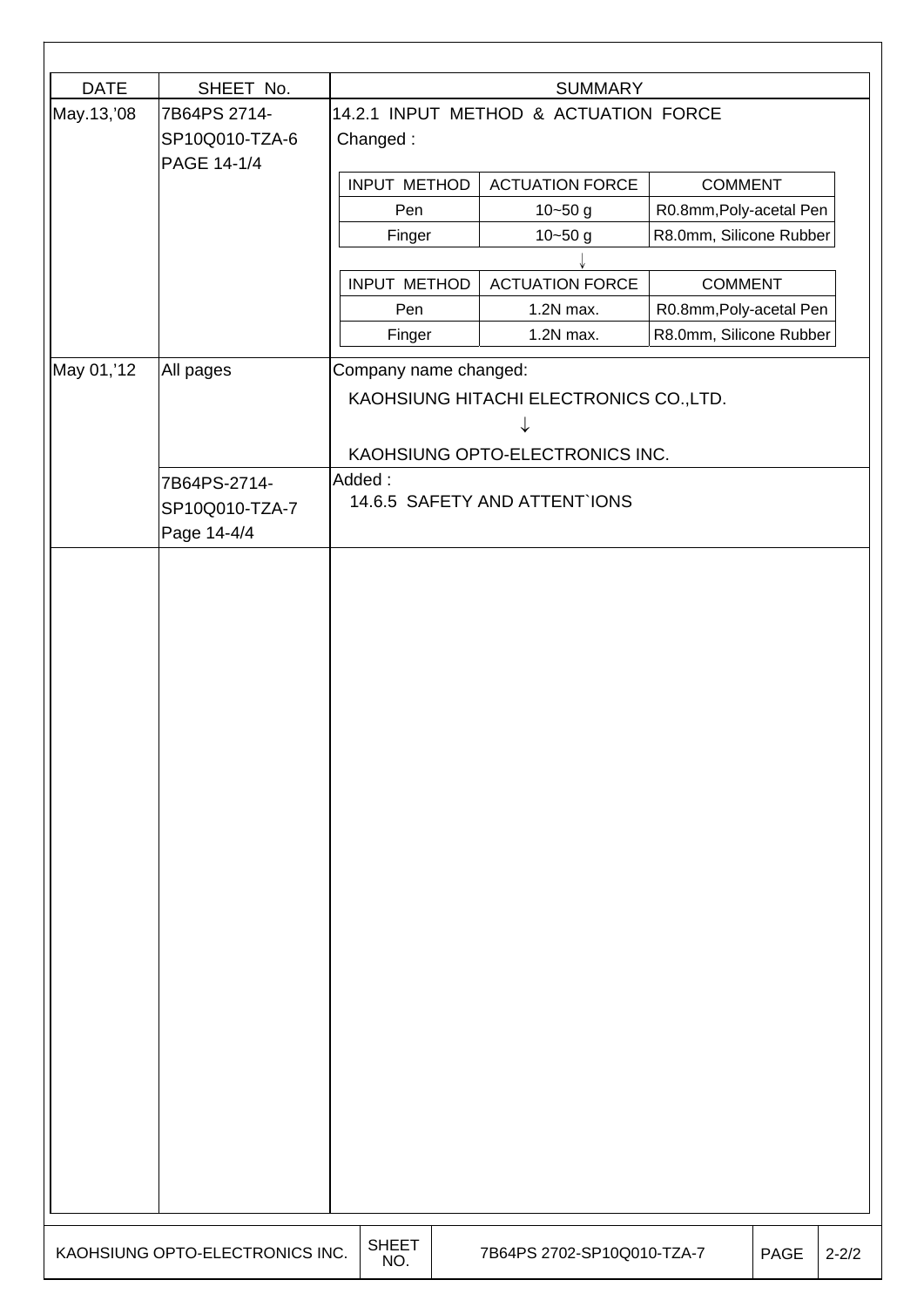## 3. GENERAL SPECIFICATIONS

| (1) Part Name          | SP10Q010-TZA                      |
|------------------------|-----------------------------------|
| (2) Module Size        | 94.7 (W) mm x 73.3                |
| (3) Active Area        | 76.785(W)mm x 57                  |
| (4) Dot Pitch          | $0.24$ (W)mm x 0.24               |
| (5) Dot Size           | $0.225$ (W)mm x 0.2               |
| (6) Resolution         | 320 (W) $\times$ 240 (H) $\times$ |
| (7) Duty Ratio         | 1/242                             |
| (8) Bias Ratio         | 1/13                              |
| $(9)$ LCD Type         | Transflective type                |
| (10) Viewing Direction | 6 O'clock                         |
| (11) Backlight         | LED(Color: White)                 |
| (12) Touch Panel       | Analog Resistive                  |

SP10Q010-TZA 94.7 (W)mm x 73.3 (H)mm x 6.5 (D) mm 76.785(W)mm x 57.585(H)mm  $0.24$  (W)mm x  $0.24$  (H)mm  $0.225$  (W)mm x 0.225 (H)mm 320 (W) x 240 (H) dots  $1/242$ Transflective type B/W F-STN (Positive Mode) (12) Touch Panel **Analog Resistive** Linearity : ±1.5% Hardness : 2H Transparency : 80% Surface Type : Auti-Glare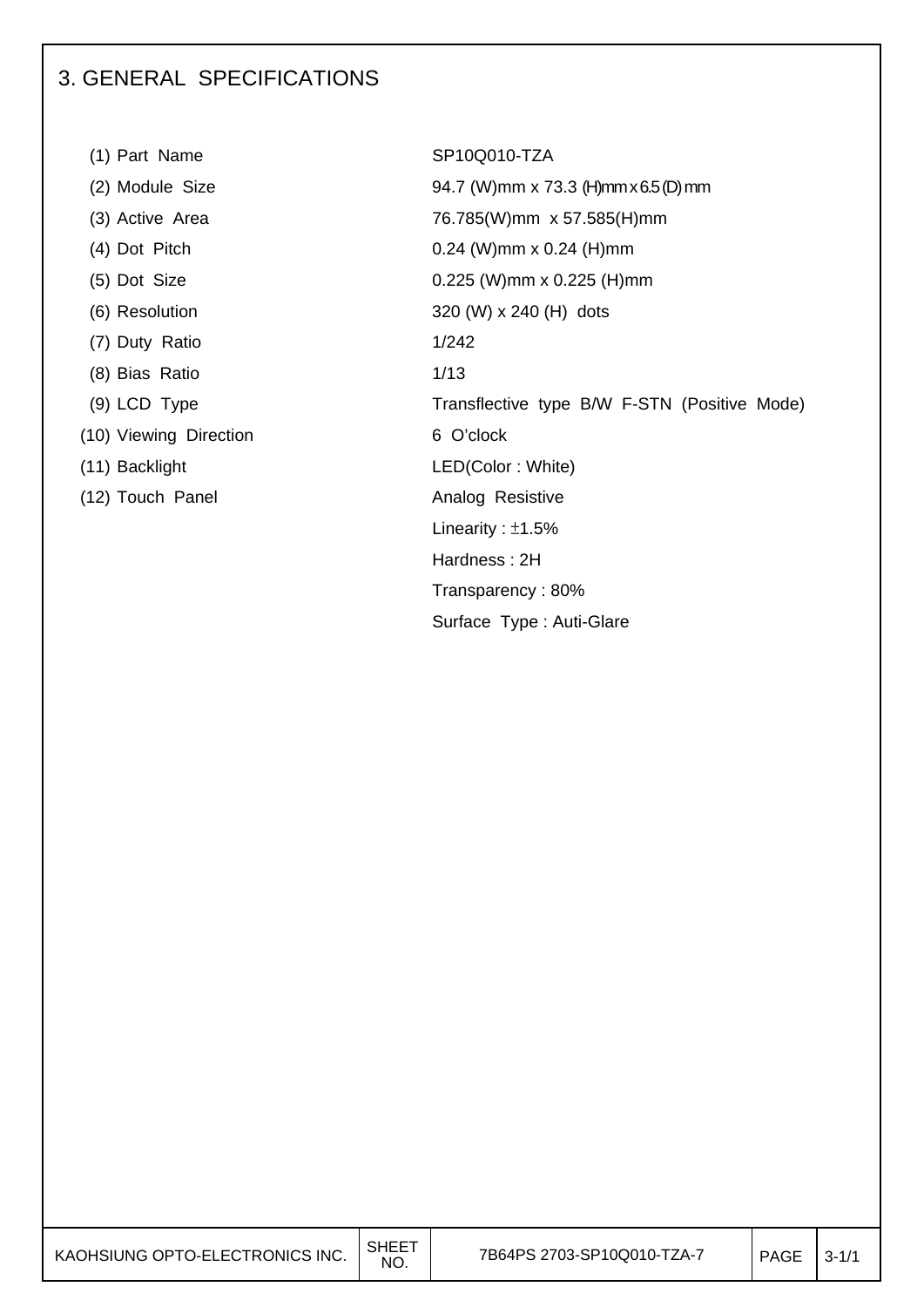## 4. ABSOLUTE MAXIMUM RATINGS

4.1 ELECTRICAL ABSOLUTE MAXIMUM RATINGS. VSS=0V:STANDARD

| ITEM                      | <b>SYMBOL</b>  | <b>MIN</b> | <b>MAX</b> | <b>UNIT</b> | <b>COMMENT</b> |
|---------------------------|----------------|------------|------------|-------------|----------------|
| Power Supply for Logic    | <b>VDD-VSS</b> | $-0.3$     |            |             |                |
| Power Supply for LC Drive | <b>VLCD</b>    |            | 30.0       |             |                |
| Input Voltage             | Vi             | $-0.3$     | $VDD+0.3$  |             | Note $1,2$     |

Note 1 : DOFF , FLM , CL1, CL2 , D0~D3 , M.

Note 2 : Make certain you are grounded when handling LCM.

#### 4.2 ENVIRONMENTAL ABSOLUTE MAXIMUM RATINGS.

| <b>ITEM</b>                               |                  | <b>OPERATING</b>      |                                  | <b>STORAGE</b> | <b>COMMENT</b>                           |
|-------------------------------------------|------------------|-----------------------|----------------------------------|----------------|------------------------------------------|
|                                           | MIN.             | MAX.                  | MIN.                             | MAX.           |                                          |
| Ambient Temperature                       | -20 $^{\circ}$ C | $70^{\circ}$ C        | $-30^{\circ}$ C                  | $80^{\circ}$ C | Note 2,3,4,7                             |
| <b>Humidity</b>                           | Note 1           |                       | Note 1                           |                | Without condensation                     |
| 2.45 m/s <sup>2</sup><br><b>Vibration</b> |                  |                       | 11.76 m/s <sup>2</sup>  1 h max. |                |                                          |
|                                           |                  |                       |                                  | Note 5 Note 5  |                                          |
| Shock                                     |                  | 29.4 m/s <sup>2</sup> |                                  |                | 490 m/s <sup>2</sup> XYZ directions 11ms |
|                                           |                  | $\blacksquare$        |                                  | Note 5 Note 5  |                                          |
| Corrosive Gas                             |                  | Not acceptable        |                                  | Not acceptable |                                          |

Note 1 : Ta≦40℃: 85%RH max.

Ta>40℃: Absolute humidity must be lower than the humidity of 85%RH at 40℃

Note 2 : Ta at -30℃ < 48h , at 80℃ < 168h.

- Note 3 : Background color changes slightly depending on ambient temperature . This phenomenon is reversible.
- Note 4 : This LCM will be operated under low temperature , and the response time will be slower.

Note 5 : This module should be operated normally after finish the test.

 Note 6 : The module do not have mounting hole. It should be fixed by the way of sandwiching-like method.

Note 7 : Regarding ambient temperature of T/P is according to page 14-1/4 of this document.

 $\overline{\phantom{a}}$ 

 $\overline{\phantom{a}}$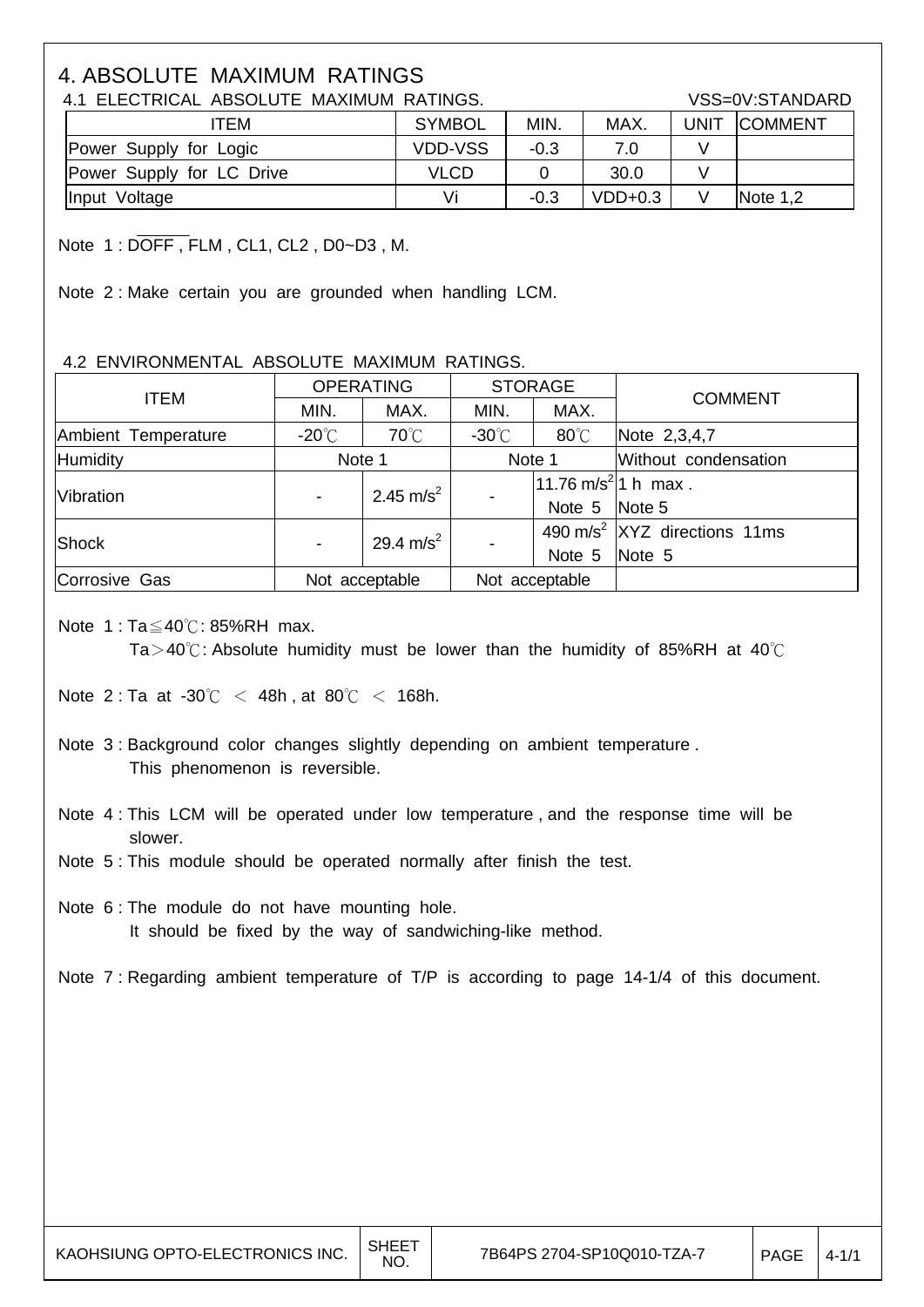## 5. ELECTRICAL CHARACTERISTICS

## 5.1 ELECTRICAL CHARACTERISTICS OF LCD

| <b>ITEM</b>                                      | <b>SYMBOL</b>             | <b>CONDITION</b>                       | MIN.   | TYP. | MAX.       | <b>UNIT</b> |
|--------------------------------------------------|---------------------------|----------------------------------------|--------|------|------------|-------------|
| Power Supply Voltage<br>for Logic                | <b>VDD-VSS</b>            |                                        | 2.5    | 3.3  | 4.5        | $\vee$      |
| Power Supply Voltage<br>for LCD Driving          | <b>VLCD-VSS</b>           |                                        |        |      | 30.0       | $\vee$      |
| Input Voltage                                    | VI                        | H level                                | 0.8VDD |      | <b>VDD</b> | V           |
| (Note 1)                                         |                           | L level                                | 0      |      | 0.2VDD     | $\vee$      |
| Power Supply Current<br>For Logic, (Note 2)      | <b>IDD</b>                | VDD-VSS=3.3V<br>VLCD-VSS=22.5V         |        | 2.38 |            | mA          |
| Power Supply Current<br>for LC Driving, (Note 2) | <b>ILCD</b><br>Note $(4)$ | VDD-VSS=3.3V<br>VLCD-VSS=22.5V         |        | 1.5  |            | mA          |
| Recommended                                      |                           | Ta= $0^{\circ}$ C, $\phi = 0^{\circ}$  |        | 24.5 |            | V           |
| <b>LC Driving Voltage</b>                        | VLCD-VSS                  | Ta=25°C, $\phi = 0^{\circ}$            |        | 22.5 |            | V           |
| (Note 3)                                         |                           | Ta=50 $\degree$ C, $\phi$ =0 $\degree$ |        | 20.5 |            | $\vee$      |
| Frame Frequency<br>(Note 4)                      | fFLM                      |                                        | 70     | 75   | 80         | <b>Hz</b>   |

Note 1 : DOFF , FLM , CL1 , CL2, D0~D3.

Note 2 : fFLM=75Hz , Test pattern is all "Q". VLCD-VSS=(22.5)V, Ta=25℃.

 Note 3 : Recommended LC driving voltage fluctuate about ±1.0V by each module. Test pattern is all "Q".

 Note 4 : Need to make sure of flickering and rippling of display when setting the frame frequency in your set.

| NO. | KAOHSIUNG OPTO-ELECTRONICS INC. | , SHEET | 7B64PS 2705-SP10Q010-TZA-7 | <b>PAGE</b> | $5 - 1/2$ |
|-----|---------------------------------|---------|----------------------------|-------------|-----------|
|-----|---------------------------------|---------|----------------------------|-------------|-----------|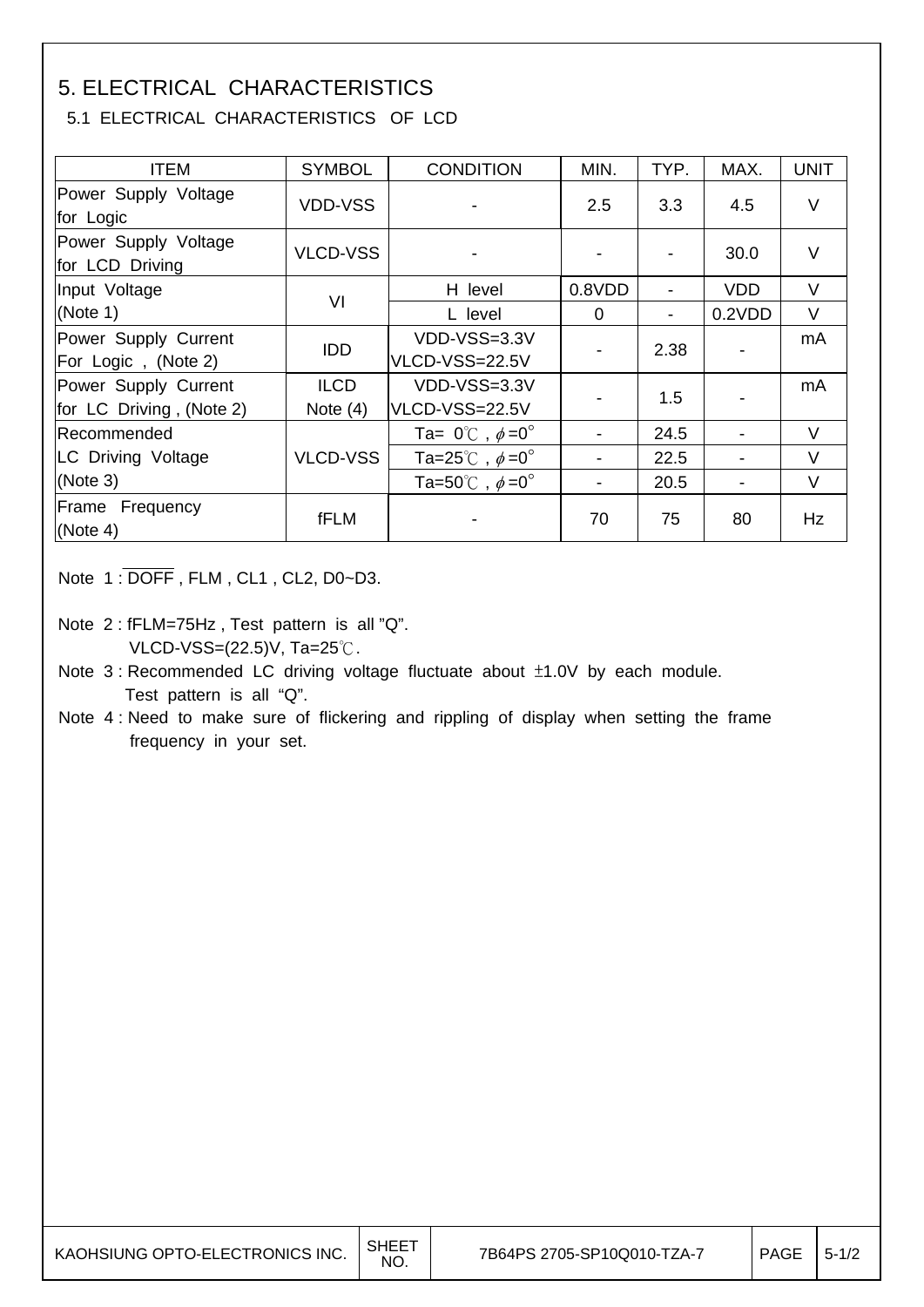## 5.2 ELECTRICAL CHARACTERISTICS OF LED BACKLIGHT

Ta=25 $^{\circ}$ C (Display off)

| ITEM                            | <b>SYMBOL</b> | <b>CONDITION</b> | MIN.           | TYP. | MAX.           | <b>UNIT</b> |
|---------------------------------|---------------|------------------|----------------|------|----------------|-------------|
| Power Supply Voltage<br>for LED | <b>VLED</b>   |                  | $\blacksquare$ | 50   | 5.2            |             |
| Power Supply Current<br>for LED | <b>ILED</b>   | VLED=5.0V        | $\blacksquare$ | 110  | 120<br>(Note 1 | mA          |

Note 1: The ILED changes depending on ambient temperature.

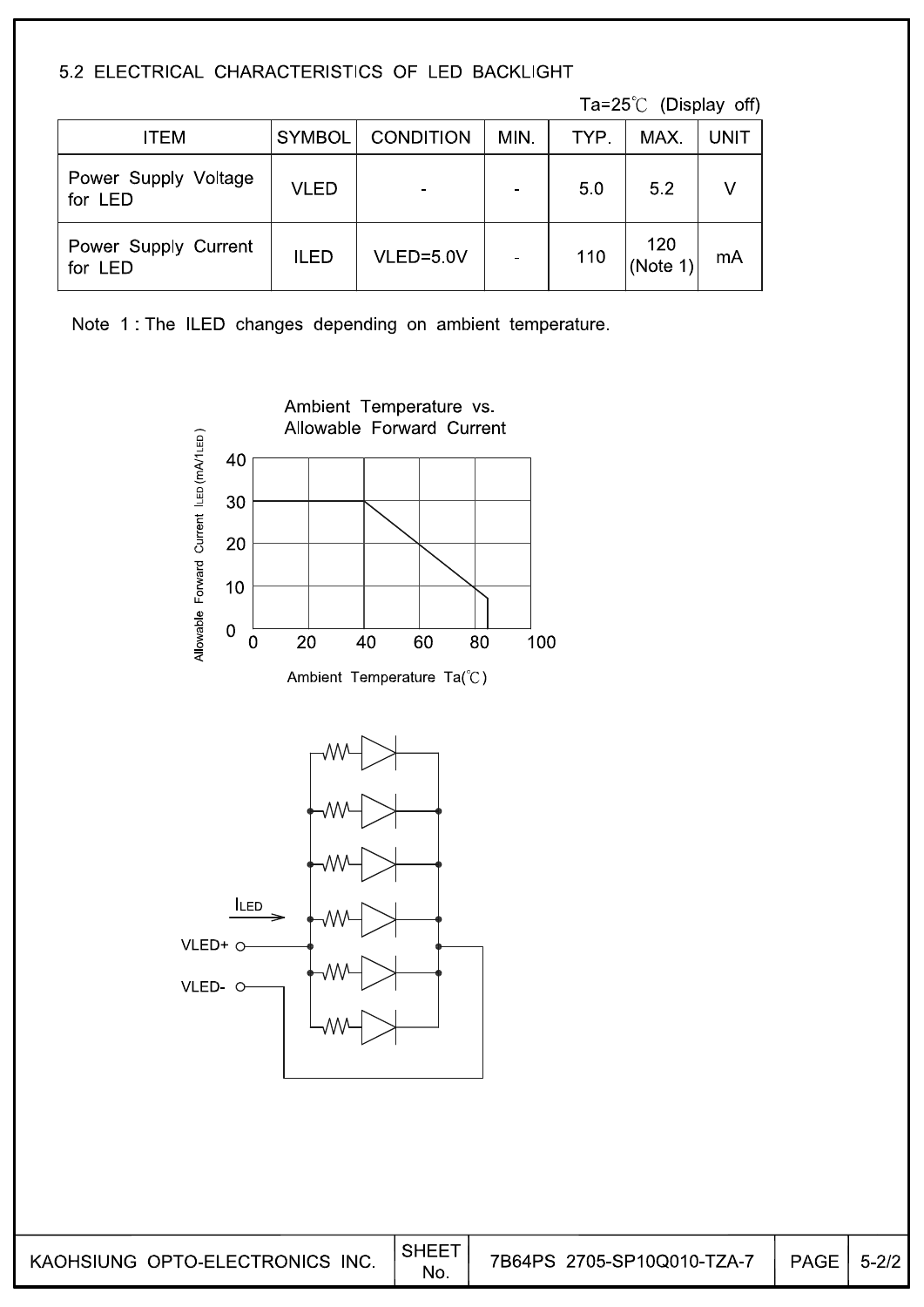## **6. OPTICAL CHARACTERISTICS** 6.1 OPTICAL CHARACTERISTICS OF LCD

Ta=25 $\degree$ C (Backlight off)

| ITEM                 | <b>SYMBOL</b>      | <b>CONDITION</b>                      | MIN.           | TYP. | MAX.           | UNIT           | <b>REMARKS</b> |
|----------------------|--------------------|---------------------------------------|----------------|------|----------------|----------------|----------------|
| Viewing Angle        | $\phi$ 2- $\phi$ 1 | $K \geq 2.0$                          |                | 80   | $\blacksquare$ | deg.           | 1,2            |
| Contrast Ratio       |                    | $\phi = 0^\circ$ , $\theta = 0^\circ$ |                | 4    | $\blacksquare$ | $\blacksquare$ |                |
| Response Time (Rise) | tr                 | $\phi = 0^\circ$ , $\theta = 0^\circ$ | $\blacksquare$ | 150  | $\blacksquare$ | ms             |                |
| Response Time (Fall) | tf                 | $\phi = 0^\circ$ , $\theta = 0^\circ$ | $\blacksquare$ | 350  | $\blacksquare$ | ms             |                |

(Measure condition by KOE)







Note 3 : Definition of contrast "K"



### Note 2 : Definition of viewing angle  $\phi$ 1 and  $\phi$  2



Contrast ratio K vs viewing angle  $\phi$ 

### Note 4 : Definition of optical response



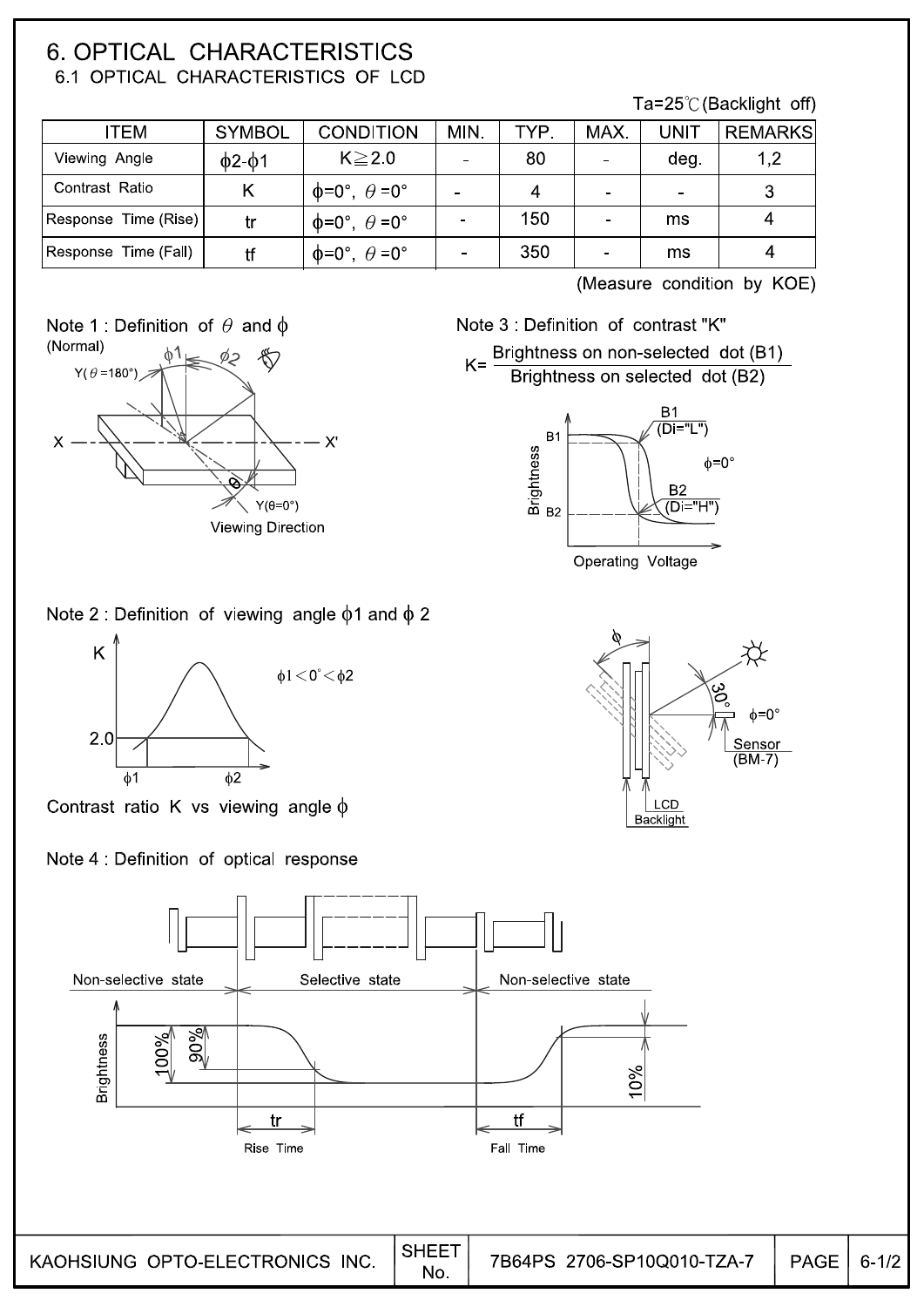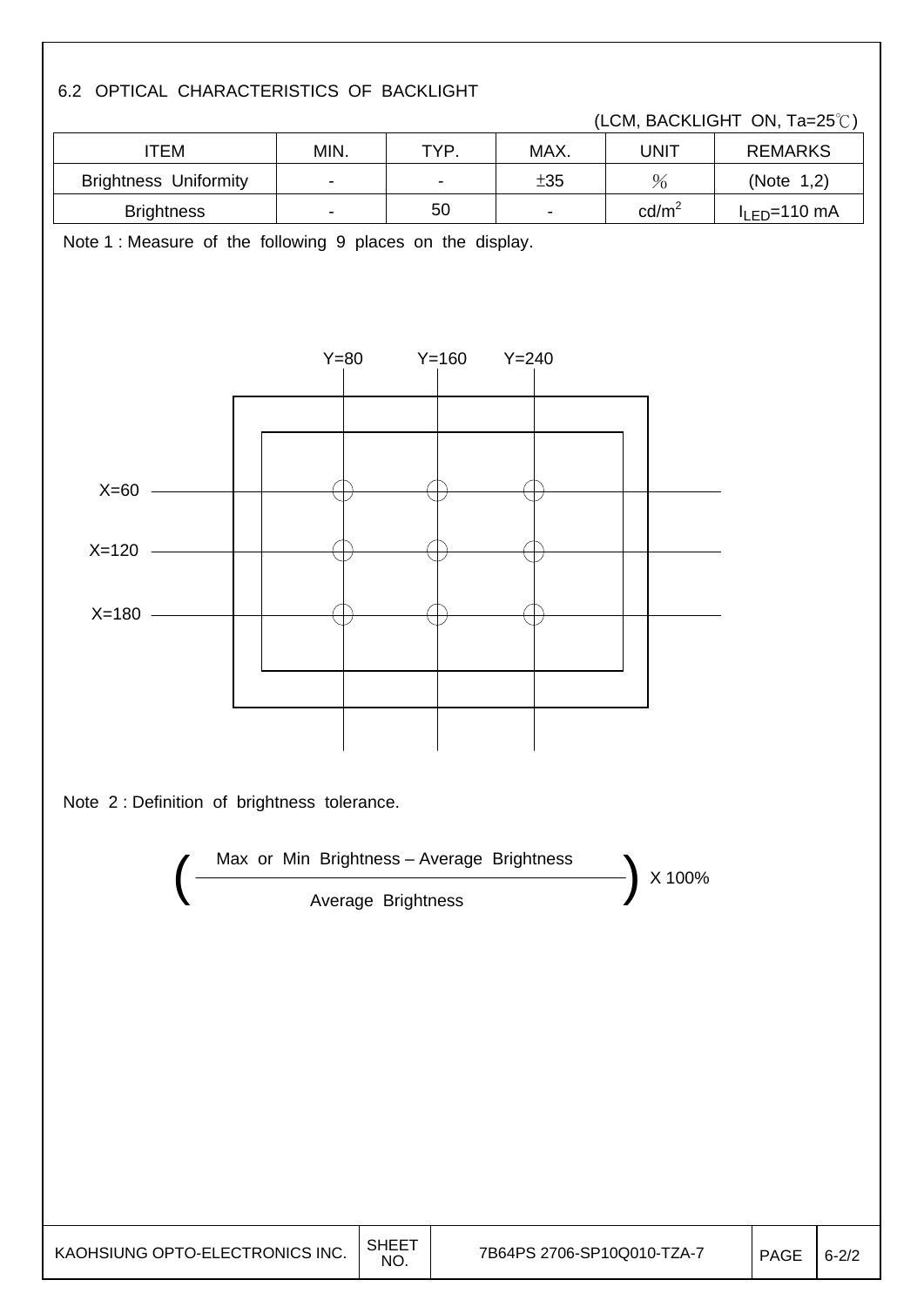# 7. BLOCK DIAGRAM



 $7 - 1/1$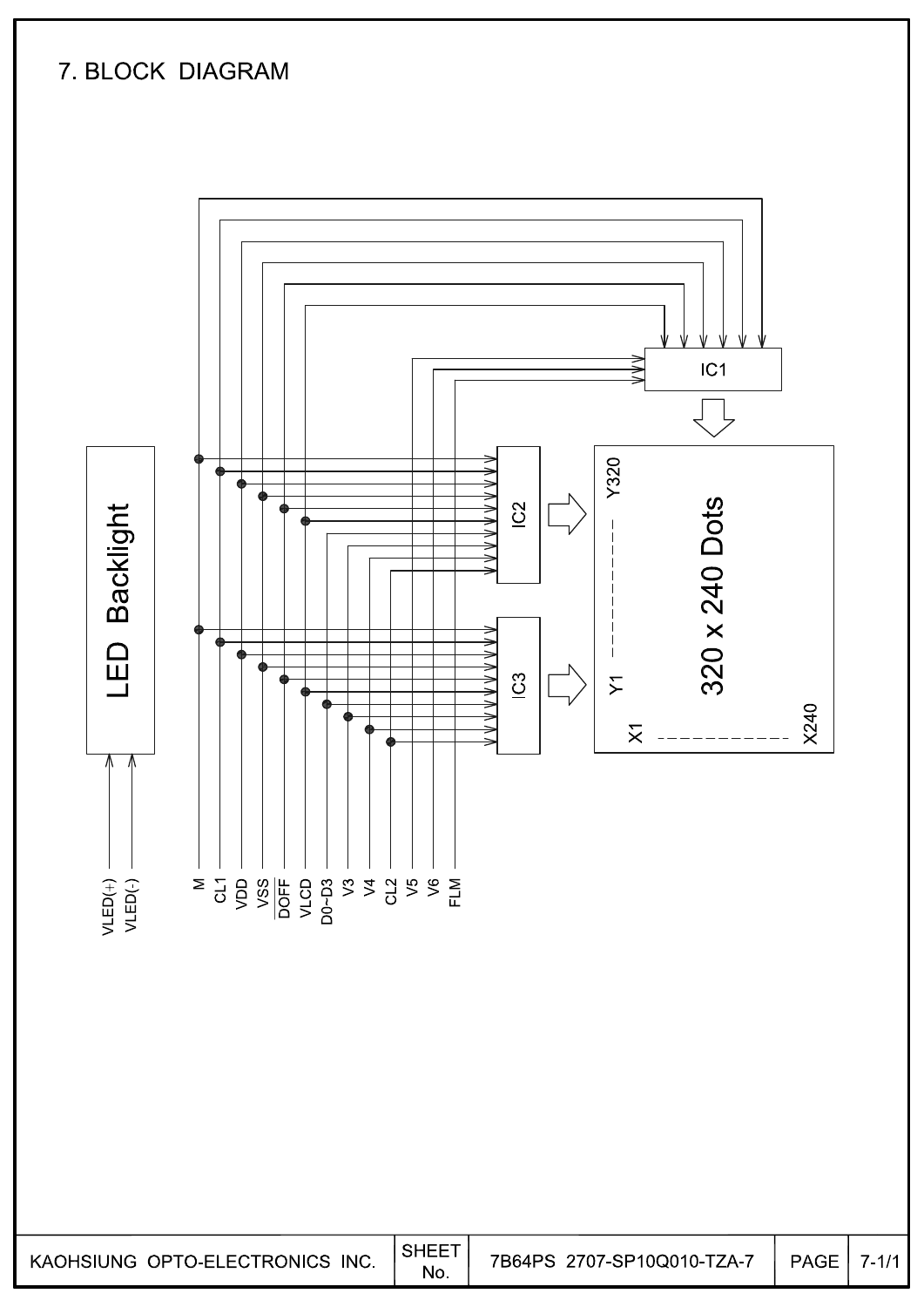## 8. INTERFACE TIMING

8.1 TIMING CHART (4-BITS PARALLEL DATA INPUT)

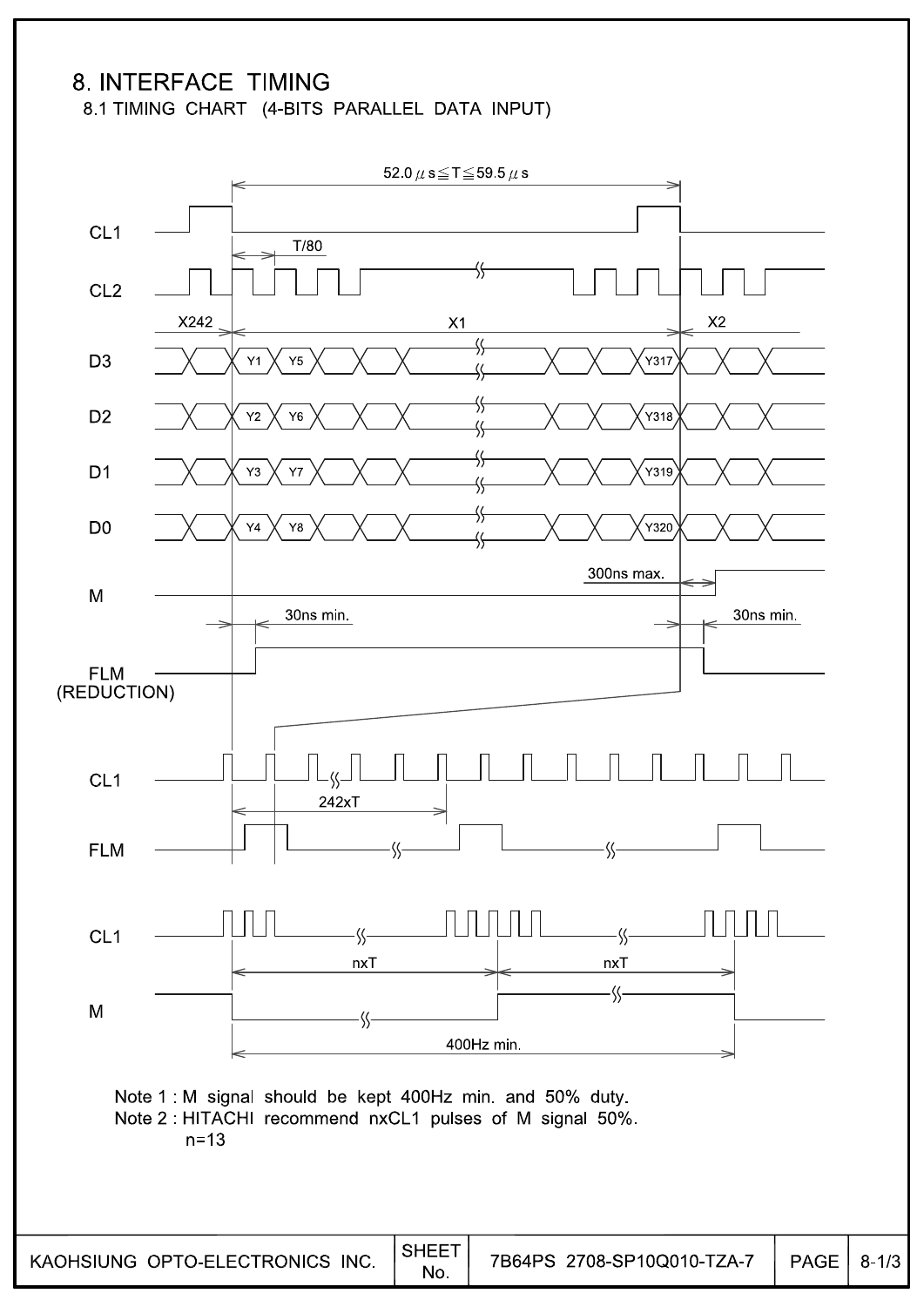#### 8.2 TIMING CHARACTERISTICS

| <b>PARAMETER</b>                                    | <b>SYMBOL</b> | MIN.        | TYP.                     | MAX. | <b>UNIT</b> | <b>CONDITION</b>   |
|-----------------------------------------------------|---------------|-------------|--------------------------|------|-------------|--------------------|
| Shift Clock Period                                  | tWCK          | 125         |                          |      | ns          | tr, tf $\leq$ 11ns |
| Shift Clock "H" Pulse Width                         | tWCKH         | 51          |                          |      | ns          |                    |
| Shift Clock "L" Pulse Width                         | tWCKL         | 51          |                          | -    | ns          |                    |
| Data Setup Time                                     | tDS           | 30          |                          |      | ns          |                    |
| Data Hold Time                                      | tDH           | 40          | $\blacksquare$           | -    | ns          |                    |
| Latch Pulse "H" Pulse Width                         | tWLPH         | 51          |                          |      | ns          |                    |
| Shift Clock Rise to Latch Pulse<br><b>Rise Time</b> | tLD           | $\mathbf 0$ |                          |      | ns          |                    |
| Shift Clock Rise to Latch Pulse<br><b>Fall Time</b> | tSL           | 51          |                          |      | ns          |                    |
| Latch Pulse Rise to Shift Clock<br><b>Rise Time</b> | tLS           | 51          |                          |      | ns          |                    |
| Latch Pulse Fall to Shift Clock<br><b>Fall Time</b> | tLH           | 51          |                          |      | ns          |                    |
| Input Signal Rise Time                              | tr            |             |                          | 50   | ns          | Note 1             |
| Input Signal Fall Time                              | tf            |             |                          | 50   | ns          | Note 1             |
| tSD<br>DOFF Removal Time                            |               | 100         | $\overline{\phantom{a}}$ |      | ns          |                    |
| DOFF Enable Pulse Time                              | tWDL          | 1.2         |                          |      | $\mu$ S     |                    |
| "FLM" Set Up Time                                   | tFS           | 100         |                          |      | ns          |                    |
| "FLM" Hold Time                                     | tFH           | 30          |                          |      | ns          |                    |

Note 1 : (tWCK - tWCKH - tWCKL) /2 is the maximum in the case of high speed operation.

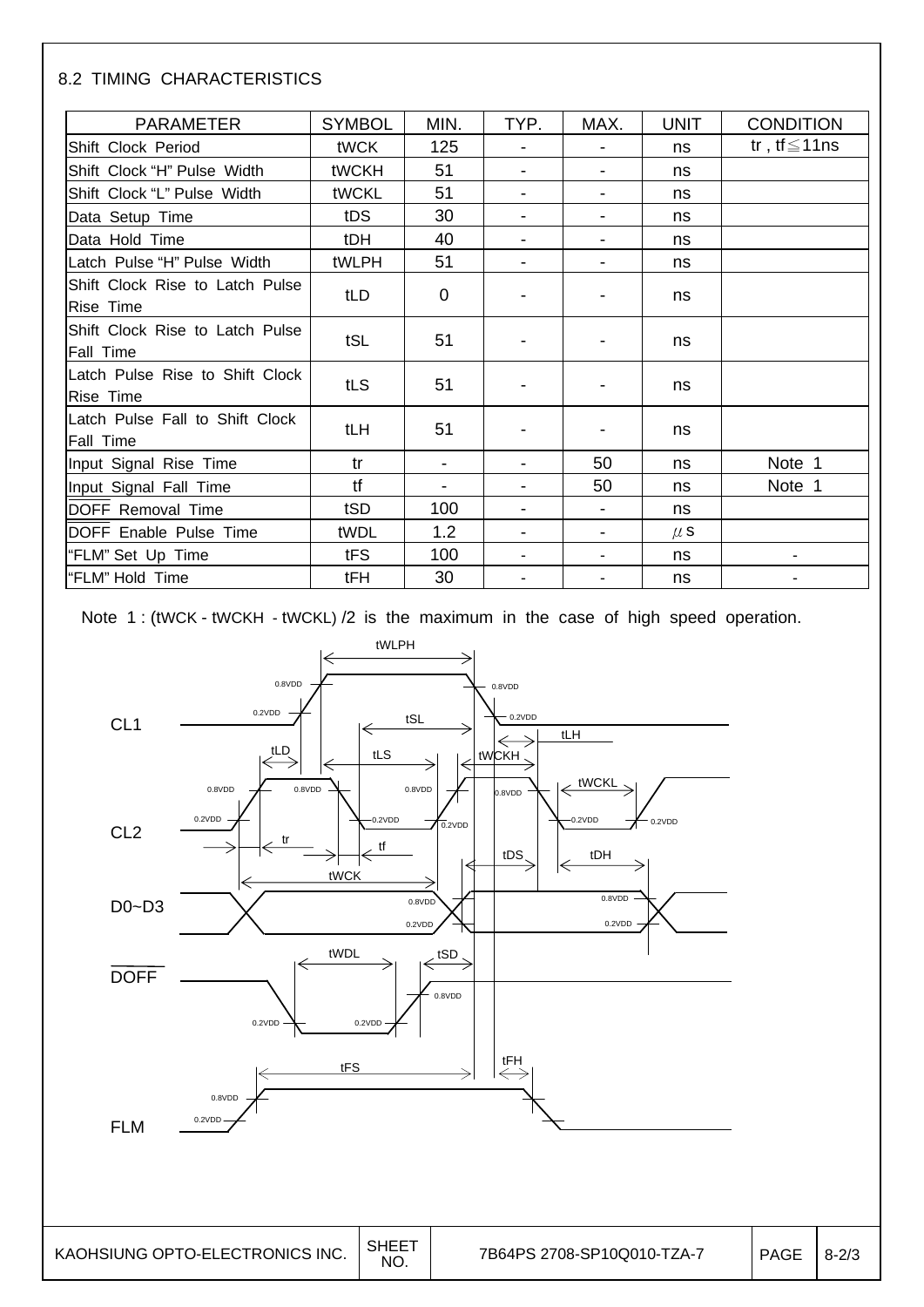

Note 1: DOFF function takes priority even if the input signal status becomes irregular immediately after VDD power-on.

Note 2: Please keep the specified sequence because wrong sequence may cause permanent damage to the LCM.

8.4 POWER SUPPLY FOR LCM

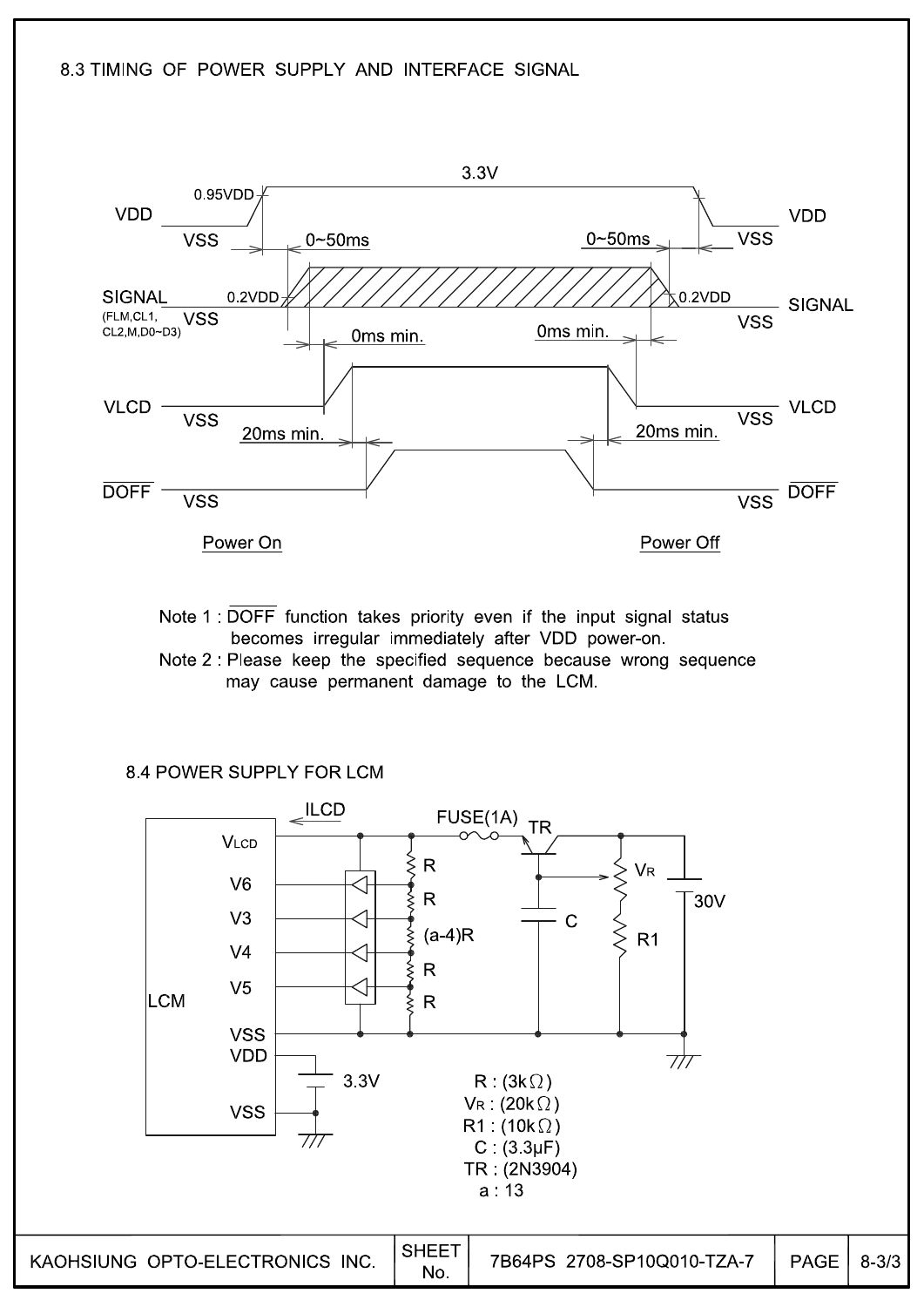## 9. OUTLINE DIMENSIONS 9.1 OUTLINE DIMENSIONS

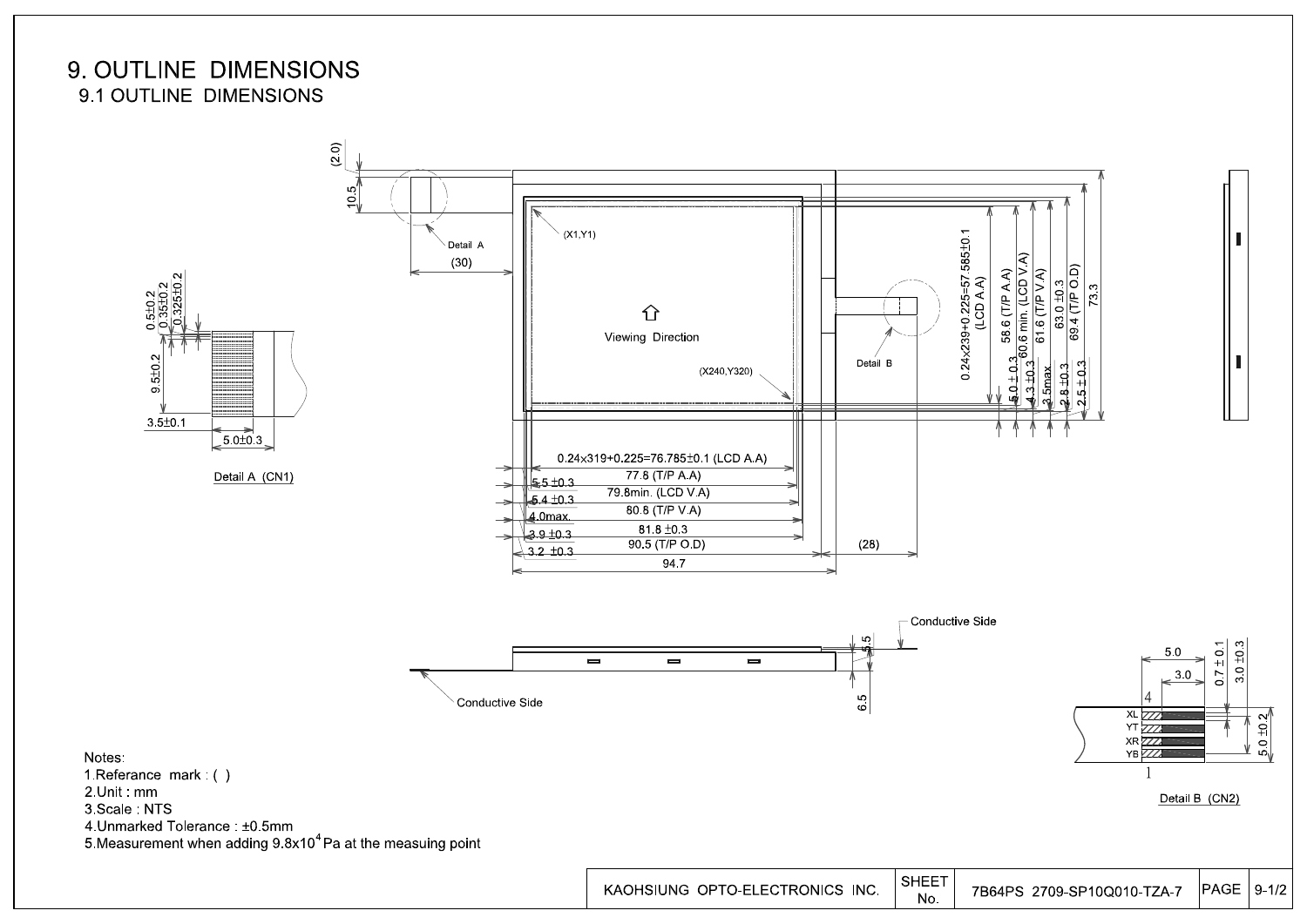

|     | <b>INTERFACE</b> | PIN No. | SIGNAL | <b>FUNCTION</b>                     |
|-----|------------------|---------|--------|-------------------------------------|
|     |                  |         | YΒ     | Analog Signal from Digitizer Bottom |
|     |                  |         | ΧR     | Analog Signal from Digitizer Right  |
| T/P | CN <sub>2</sub>  | າ       | v٦     | Analog Signal from Digitizer Top    |
|     |                  |         | XL     | Analog Signal from Digitizer Left   |

| KAOHSIUNG OPTO-ELECTRONICS INC.   SHEET |  |
|-----------------------------------------|--|
|                                         |  |

SHEET 7B64PS 2709-SP10Q010-TZA-7  $\Big|$  PAGE  $\Big|$  9-2/2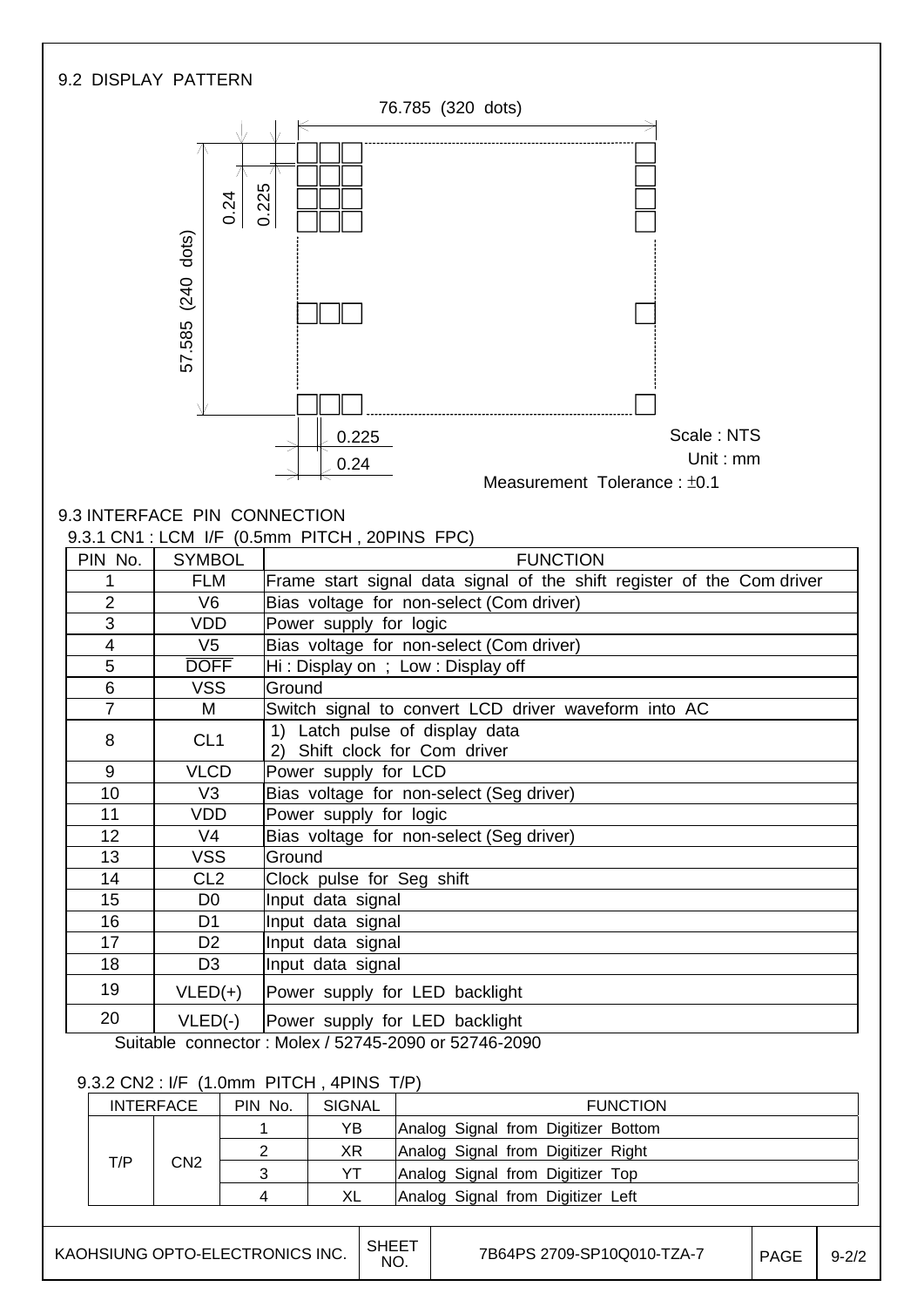## 10. APPEARANCE STANDARD

#### 10.1 APPEARANCE INSPECTION CONDITION

- Visual inspecton should be done under the following condition.
- (1) The inspection should be done in a dark room.
- (2) The CFL should be lighted with the prescribed inverter.
- (3) The distance between eyes of an inspector and the LCD module is 25cm.
- (4) The viewing zone is shown the figure.
	- Viewing angle  $\leq$  45°.



#### 10.2 DEFINITION OF ZONE

- A zone: Within the LCD active area line specified at page 9-1/1 of this document.
- B zone: Area between the LCD viewing area line and the LCD active area line specified at page 9-1/1 of this document.

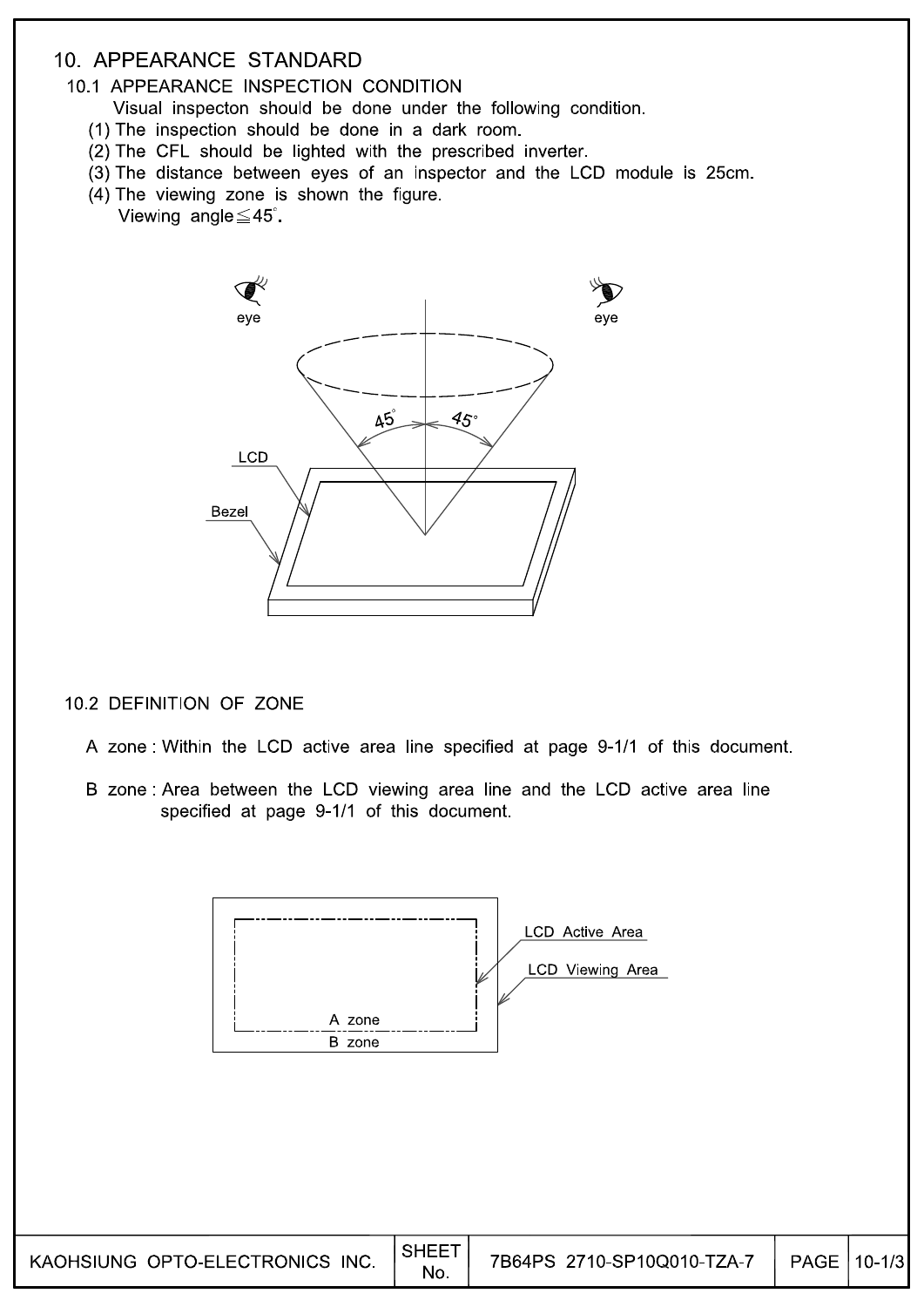### 10.3 APPEARANCE SPECIFICATION

 \*) If the problem occurs about this item, the responsible person of both party (customer and KOE) will discuss more detail.

| No. | <b>ITEM</b>           |                                           | <b>CRITERIA</b>                                 |                |                      | A         | B |
|-----|-----------------------|-------------------------------------------|-------------------------------------------------|----------------|----------------------|-----------|---|
|     | <b>Scratches</b>      |                                           | Serious one is not allowed                      |                | $\ast$               |           |   |
|     | Dent                  |                                           | Serious one is not allowed                      |                |                      | $\ast$    |   |
|     |                       |                                           | Wrinkles in Polarize Serious one is not allowed |                |                      | $\ast$    |   |
|     | <b>Bubbles</b>        | Average diameter                          |                                                 |                | Maximum number       |           |   |
|     |                       | D(mm)                                     |                                                 |                | acceptable           |           |   |
|     |                       | $D \le 0.2$                               |                                                 |                | Ignore               |           |   |
|     |                       | $0.2\!<\!D\!\leq\!0.3$                    |                                                 |                | 12                   | ()        |   |
|     |                       | $0.3 < D \le 0.5$                         |                                                 |                | 3                    |           |   |
|     | Note 1                | 0.5 < D                                   |                                                 |                | None                 |           |   |
|     | Stains,               |                                           |                                                 | Filamentous    |                      |           |   |
|     | Foreign               | Length                                    | Width                                           |                | Maximum number       |           |   |
|     | <b>Materials</b>      | L(mm)                                     | W/mm)                                           |                | acceptable           |           |   |
|     | Dark Spot             | $L \leq 2.0$                              |                                                 | $W \le 0.03$   | Ignore               | $(\quad)$ | ∗ |
|     |                       | $L \le 3.0$                               | $0.03\!<\!W\!\leq\!0.05$                        |                | 6                    |           |   |
|     |                       |                                           | $0.05\!<\!W$                                    |                | According to type of |           |   |
|     |                       |                                           |                                                 |                | Round                |           |   |
|     |                       |                                           | Round                                           |                |                      |           |   |
| Ć   |                       | Average diameter                          | Maximum number                                  |                | Minimum              |           |   |
| D   |                       | D(mm)                                     | acceptable                                      |                | space                |           |   |
|     |                       | $D \leq 0.2$                              | Ignore                                          |                |                      | $(\ )$    | ∗ |
|     |                       | $0.2 < D \le 0.33$                        | 8                                               |                | 10 mm                |           |   |
|     |                       | 0.33 < D                                  | None                                            |                |                      |           |   |
|     |                       | The whole number Filamentous + Round = 10 |                                                 |                |                      |           |   |
|     | Note $1,2$            | Those wiped out easily are acceptable     |                                                 |                |                      | ○         |   |
|     | Pinhole               | Average diameter                          |                                                 |                | Maximum number       |           |   |
|     |                       | D(mm)                                     |                                                 |                | acceptable           |           |   |
|     |                       | $D \leq 0.15$                             |                                                 |                | Ignore               |           |   |
|     |                       | $0.15 < D \le 0.3$                        |                                                 |                | 10                   |           |   |
|     | Note 1                | 0.3 < D                                   |                                                 |                | None                 | O         |   |
|     | Contrast Irregularity | Average diameter                          |                                                 | Maximum number | Minimum space        |           |   |
|     | (Spot)                | D(mm)                                     |                                                 | acceptable     |                      |           |   |
|     |                       | $D \leq 0.25$                             |                                                 | Ignore         |                      |           |   |
|     |                       | $0.25 < D \le 0.35$                       |                                                 | 10             | 20mm                 |           |   |
|     |                       | $0.35\!<\!D\!\leq\!0.5$                   |                                                 | 4              | 20mm                 |           |   |
|     | Note 1                | 0.5 < D                                   |                                                 | None           |                      |           |   |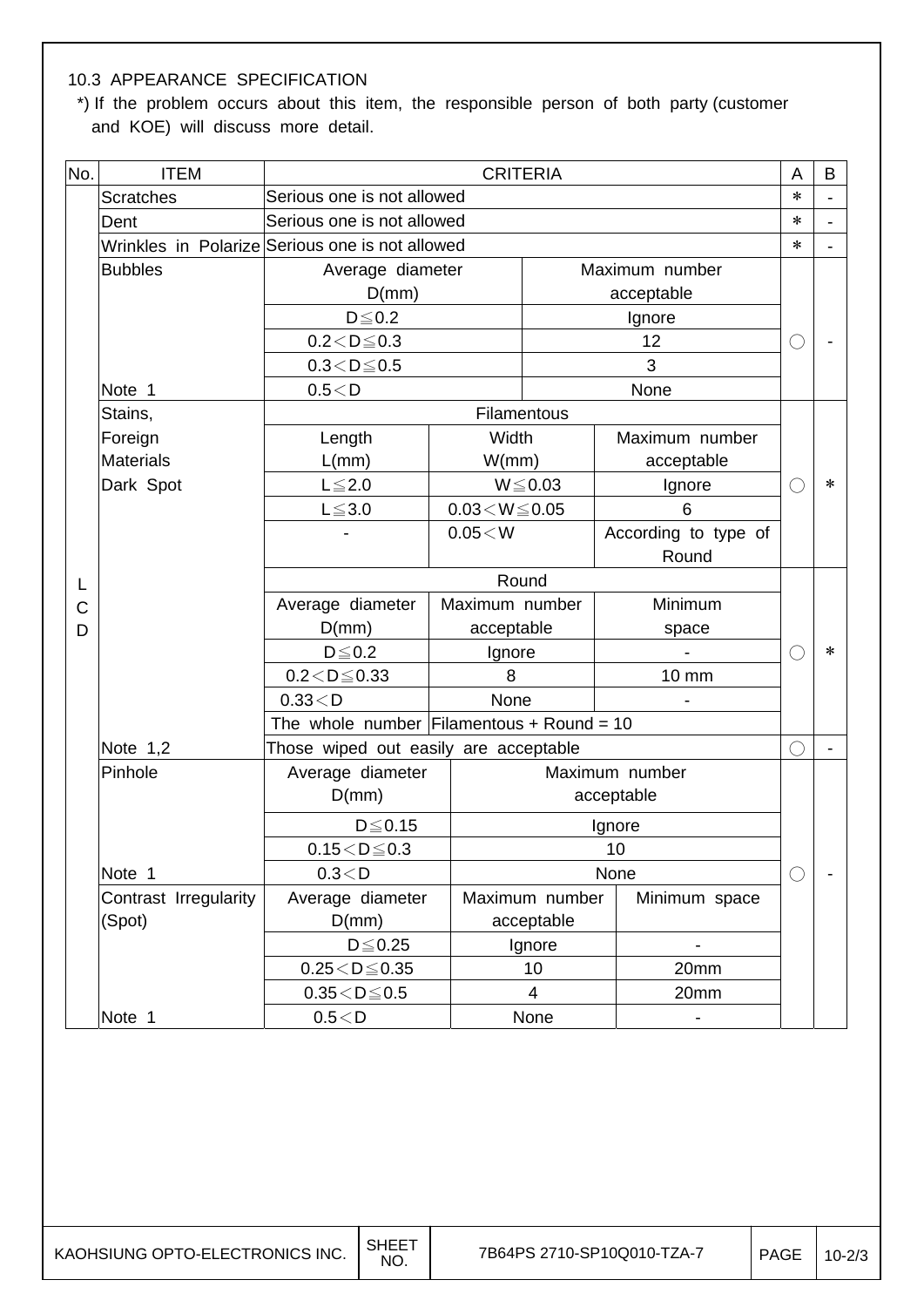| No.    | <b>ITEM</b>                               |                |                           | <b>CRITERIA</b>                |                  | A | B              |
|--------|-------------------------------------------|----------------|---------------------------|--------------------------------|------------------|---|----------------|
|        | Contrast<br><b>Irregularity</b><br>(Line) | Width<br>W/mm) | Length<br>L/mm)           | Maximum<br>acceptable<br>umber | Minimum<br>space |   |                |
| L      | (A Pair of Scratch)                       | $W \le 0.25$   | $L \leq 1.2$              | 2                              | 20 <sub>mm</sub> |   |                |
| C<br>D |                                           | $W \le 0.2$    | $L \leq 1.5$              | 3                              | 20mm             |   | $\blacksquare$ |
|        |                                           | $W \le 0.15$   | $L \leq 2.0$              | 3                              | 20mm             |   |                |
|        |                                           | $W \le 0.1$    | $L \leq 3.0$              | 4                              | 20mm             |   |                |
|        | Note 2                                    |                | The whole number $\leq 6$ |                                |                  |   |                |

Note  $(1)$ 







(2) Definition of length L and width W

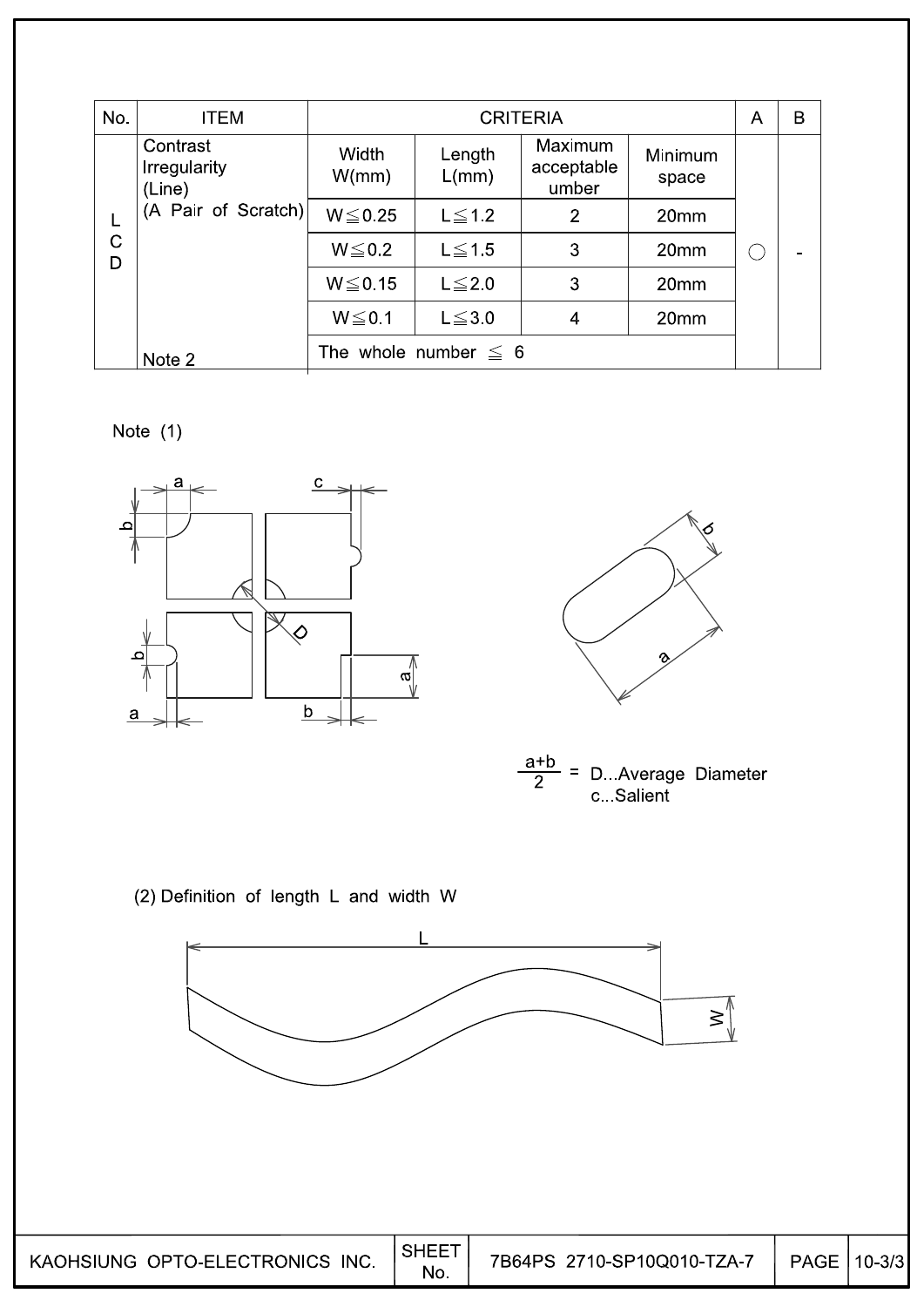## 11. PRECAUTION IN DESIGN

## 11.1 LC DRIVING VOLTAGE (VLCD) AND VIEWING ANGLE RANGE. Setting VLCD out of the recommended condition will be a cause for a change of viewing angle range.

#### 11.2 CAUTION AGAINST STATIC CHARGE

 As this module is provided with C-MOS LSI, the care to take such a precaution as to grounding the operator's body is required when handling it.

#### 11.3 POWER ON SEQUENCE

 Input signals should not be applied to LCD module before power supply voltage is applied and reaches to specified voltage  $(3.3 \pm 10\%)$ . If above sequence is not kept, C-MOS LSI of LCD modules may be damaged due to latch up problem.

#### 11.4 PACKING

- (1) No leaving products is preferable in the place of high humidity for a long period of time. For their storage in the place where temperature is 35℃ or higher, special care to prevent them from high humidity is required. A combination of high temperature and high humidity may cause them polarization degradation as well as bubble generation and polarizer pell-off. Please keep the temperature and humidity within the specified range for use and storage.
- (2) Since upper polarizers and lower aluminum to be easily damaged , they should be handled with full care so as not to get them touched, pushed or rubbed by a piece of glass , tweezers and anything else which are harder than a pencil lead 3H.
- (3) As the adhesives used for adhering upper/lower polyester and aluminum plates are made of organic substances which will deteriorated by a chemical reaction with such chemicals as acetone, ethanol and isopropyl alcohol. The following solvents are recommended for use: normal hexane Please contact us when it is necessary for you to use chemicals other than the above.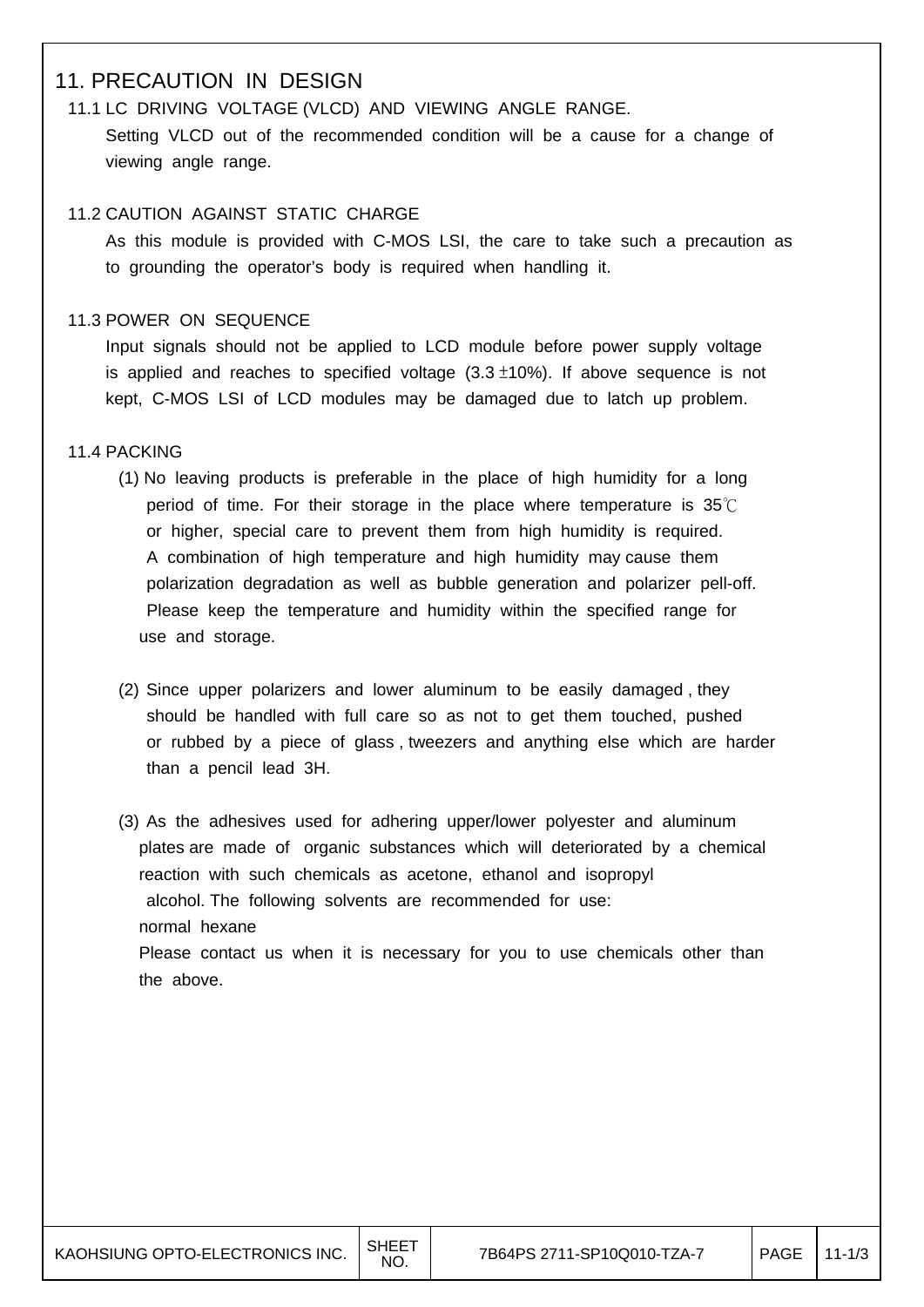- (4) Lightly wipe to clean the dirty surface with absorbent cotton waste or other soft material like chamois, soaked in the chemicals recommended without scrubbing it hardly. To prevent the display surface from damage and keep the appearance in good state, it is sufficient, in general, to wipe it with absorbent cotton.
- (5) Immediately wipe off saliva or water drop attached on the display area because its long period adherence may cause deformation or faded color on the spot.
- (6) Foggy dew deposited on the surface and contact terminals due to coldness will be cause for polarizer damage, stain and dirt on product. When necessary to take out the products from some place at low temperature for test, etc. It is required for them to be warmed up in a container once at the temperature higher than that of room.
- (7) Touching the display area and contact terminals with bare hands and contaminating them are prohibited , because the stain on the display area and poor insulation between terminals are often caused by being touched by bare hands.

( There are some cosmetics detrimental to polarizers. )

(8) In general the quality of glass is fragile so that it tends to be cracked or chipped in handling, specially on its periphery. Because be careful not to give it sharp shock caused by dropping down, etc.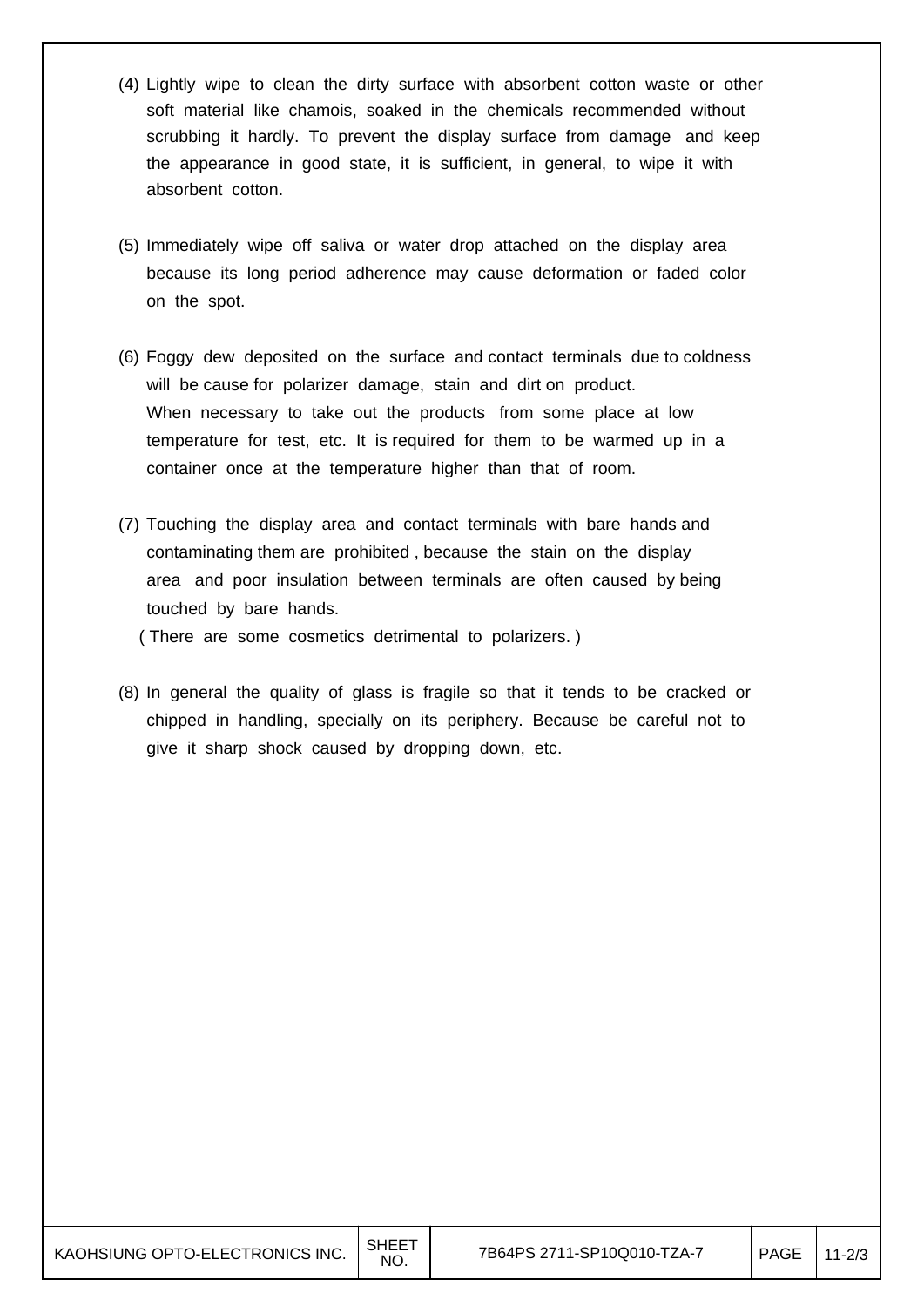#### 11.5 CAUTION FOR OPERATION

- (1) It is an indispensable condition to drive LCD within the specified voltage limit since the higher voltage than the limit causes the shorter LCD life. An electrochemical reaction due to direct current causes LCD's undesirable deterioration, so that the use of direct current driver should be avoided.
- (2) Response time will be extremely delayed at lower temperature than the specified operating temperature range and on the other hand LCD's show dark blue Color in then however those phenomena do not mean Malfunction or out of order with LCD's which will come back in the specified operation temperature range.
- (3) If the display area is pushed hard during operation, some font will be abnormally displayed but it resumes normal condition after turning off once.
- (4) A slight dew depositing on terminals is a cause for electrochemical reaction resulting in terminal open circuit. Please operate the LCD module under the relative condition of 40℃ 85%RH.

#### 11.6 STORAGE

 In case of storing for a long period of time (for instance ,for years) for the purpose of replacement use, the following ways are recommended.

- (1) Storage in a polyethylene bag with the opening sealed so as not to enter fresh air outside in it, and with no desiccant.
- (2) Placing in a dark place where neither exposure to direct sunlight nor light is, keeping temperature in the range from  $0^{\circ}C$  to  $35^{\circ}C$
- (3) Storing with no touch on polarizer surface by anything else. (It is recommended to store them as they have been contained in the inner container at the time of delivery from us.)

#### 11.7 SAFETY

- (1) It is recommendable to crash damaged or unnecessary LCD's into pieces and wash off liquid crystal by either of solvents such as acetone and ethanol, which should be burned up later.
- (2) When any liquid leaked out of a damage glass cell comes in contact with your hands, please wash it off well with soap and water.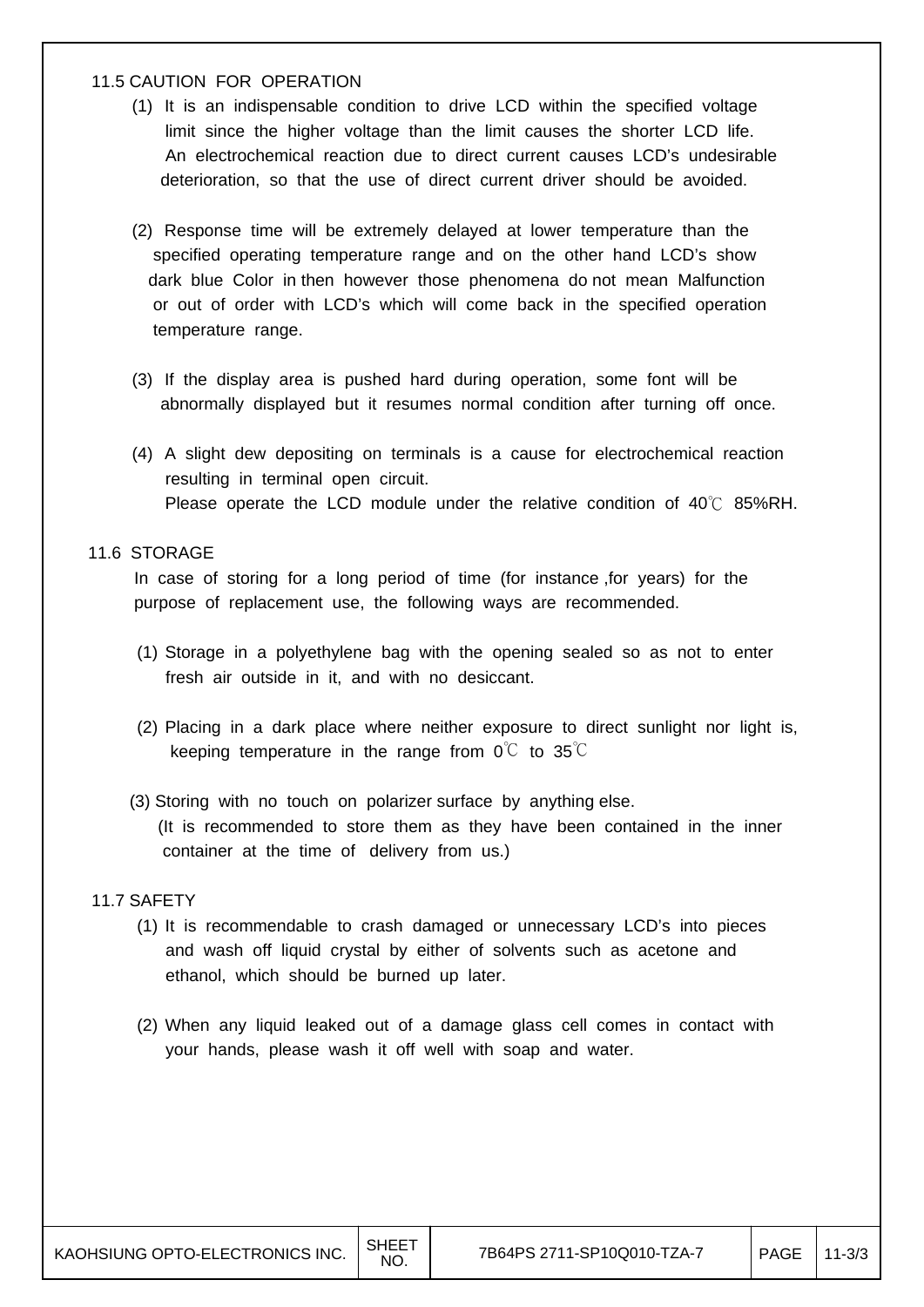# 12. DESIGNATION OF LOT MARK

Lot Mark

Lot mark is consisted of 4 digital number



| YEAR | <b>FIGURE IN</b> |
|------|------------------|
|      | LOT MARK         |
| 2012 | 2                |
| 2013 | 3                |
| 2014 | 4                |
| 2015 | 6                |
| 2016 | 6                |

Note 1 : Some products have alphabet at the end or the first.

|              | <b>FIGURE IN</b> |              | <b>FIGURE IN</b> |
|--------------|------------------|--------------|------------------|
| <b>MONTH</b> | LOT MARK         | <b>MONTH</b> | <b>LOT MARK</b>  |
| Jan.         | 01               | Jul.         | 07               |
| Feb.         | 02               | Aug.         | 08               |
| Mar.         | 03               | Sep.         | 09               |
| Apr.         | 04               | Oct.         | 10               |
| May          | 05               | Nov.         | 11               |
| Jun.         | 06               | Dec.         | 12               |

| <b>WEEK</b> | <b>FIGURE IN</b> |
|-------------|------------------|
| (DAY IN     | LOT MARK         |
| CALENDAR)   |                  |
| $1 - 7$     |                  |
| 8~14        | 2                |
| $15 - 21$   | 3                |
| $22 - 28$   | 4                |
| $29 - 31$   | 5                |

Location of lot mark : On the back side of LCM

3 0 5 2 T

| KAOHSIUNG OPTO-ELECTRONICS INC. | <b>SHEET</b><br>NO. | 7B64PS 2712-SP10Q010-TZA-7 | <b>PAGE</b> | $12 - 1/1$ |
|---------------------------------|---------------------|----------------------------|-------------|------------|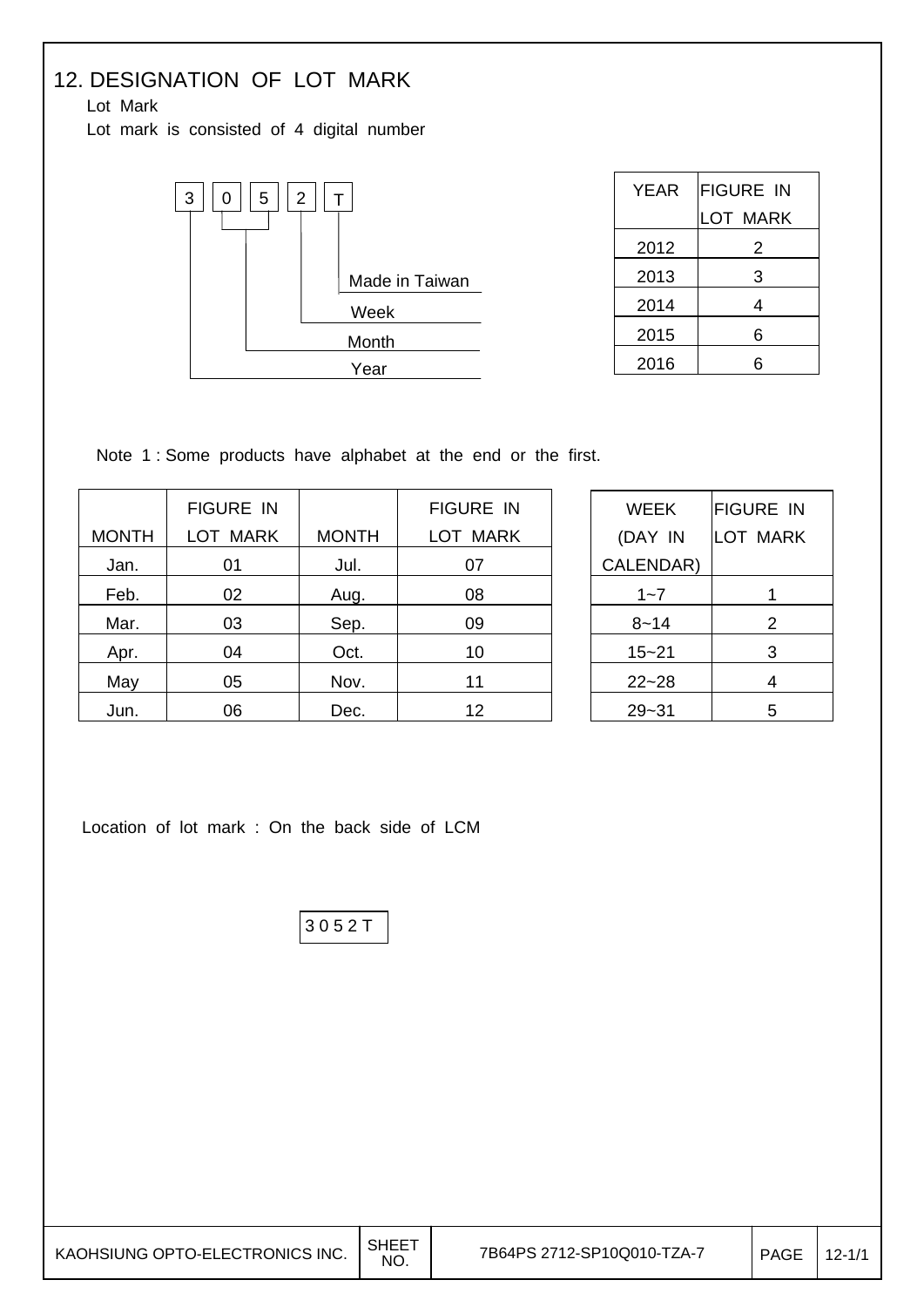## 13. PRECAUTION FOR USE

I

I

- (1) A limit sample should be provided by the both parties on an occasion when the both parties agreed its necessity. Judgement by a limit sample shall take effect after the limit sample has been established and confirmed by the both parties.
- (2) On the following occasions, the handling of the problem should be decided through discussion and agreement between responsible persons of the both parties.
	- (1) When a question is arisen in the specifications.
	- (2) When a new problem is arisen which is not specified in this specifications.
	- (3) When an inspection specifications change or operating condition change in customer is reported to KOE, and some problem is arisen in this specification due to the change.
	- (4) When a new problem is arisen at the customer's operating set for sample evaluation in the customer site.

 The precaution that should be observed when handling LCM have been explained above. If any points are unclear or if you have any requests , please contact KOE.

| KAOHSIUNG OPTO-ELECTRONICS INC. $\Big \!\!\big ^{\text{SHEET}}$ |  |
|-----------------------------------------------------------------|--|
|                                                                 |  |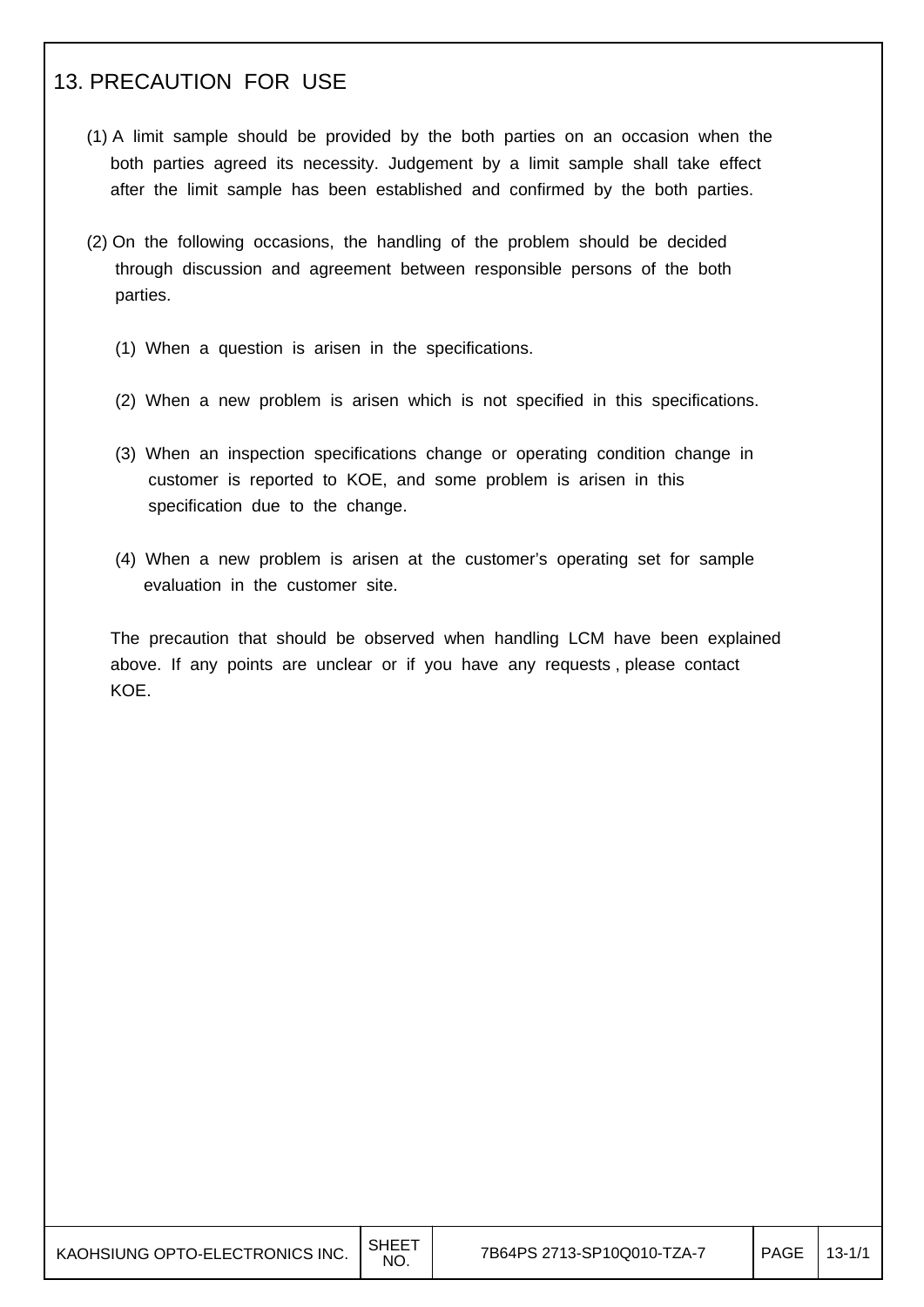# 14. DIGITIZER TECHNICAL SPECIFICATION

### 14.1 RATINGS

#### 14.1.1 ABSOLUTE MAXIMUM RATINGS

| ITEM                         | <b>SPECIFICATIONS</b>        | <b>COMMENT</b> |
|------------------------------|------------------------------|----------------|
| <b>Operating Voltage</b>     | 7VDC max.                    |                |
| Contact Current              | 20mA max.                    |                |
| <b>Operating Temperature</b> | $-5 - 60^{\circ}$ (20~90%RH) | <b>Without</b> |
| Storage Temperature          | $-20-70^{\circ}$ (20~90%RH)  | Condensation   |

#### 14.1.2 OPERATING CONDITIONS

| ITFM                     | <b>SPECIFICATIONS</b>             |
|--------------------------|-----------------------------------|
| <b>Operating Voltage</b> | 5VDC                              |
| Contact Current          | l10~20mA                          |
| Actuation Force          | 1.2N max(R0.8mm, Poly-acetal Pen) |

#### 14.2 MECHANICAL STRENGTH

#### 14.2.1 INPUT METHOD & ACTUATION FORCE

| INPUT METHOD | <b>ACTUATION FORCE</b> | <b>COMMENT</b>          |
|--------------|------------------------|-------------------------|
| Pen          | 1.2N max.              | R0.8mm, Poly-acetal Pen |
| Finger       | 1.2N max.              | R8.0mm, Silicone Rubber |

#### 14.2.2 SURFACE HARDNESS

2H min. Test Method : JIS-K5400.

#### 14.3 OPTICAL CHARACTERISTICS

- 14.3.1 TRANSPARENCY : 80% min.
- 14.3.2 HAZE : 4~8%
- 14.3.3 NEWTON RING : None Appearance.

#### 14.4 ELECTRICAL CHARACTISTICS

#### 14.4.1 CONDUCTIVE RESISTANCE

| TERMINAL | <b>CONDUCTIVE RESISTANCE</b> |
|----------|------------------------------|
| XR-XL    | $220 - 670\Omega$            |
| YT-YR.   | $220 - 840\Omega$            |

#### 14.4.2 INSULATION RESISTINCE

|                         | TFRMINAL | <b>SPECIFICATIONS</b> |
|-------------------------|----------|-----------------------|
| $20M\Omega$ min.<br>x-v |          |                       |

## Operating Voltage : 25VDC

14.4.3 BOUNCE CHATTERING

10ms max.

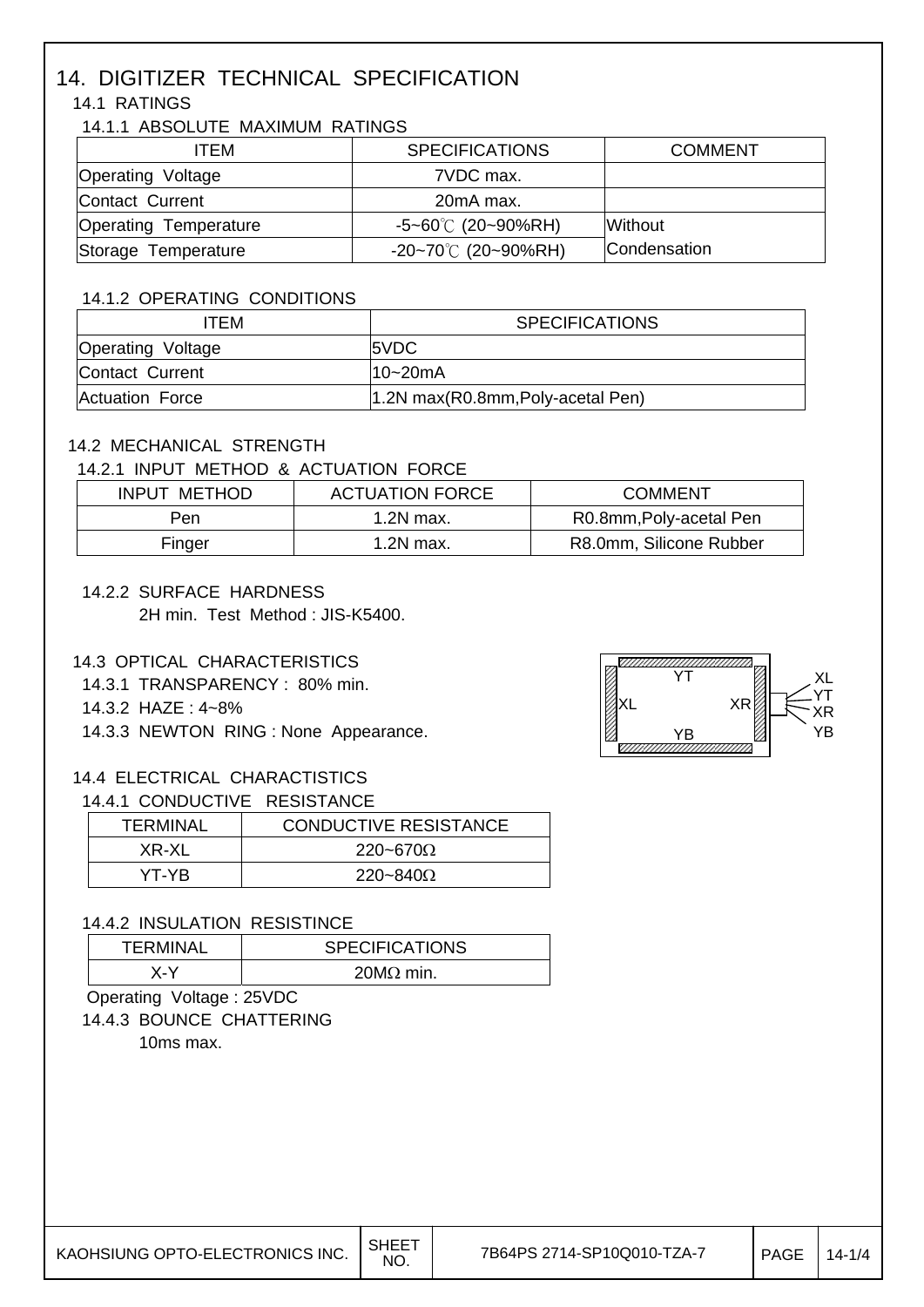#### 14.4.6 LINEARITY

- (1) SPECIFICATION :  $\pm$ 1.5% max.
- (2) TESTING CIRCUIT
	- (a) X Axis linearity testing method (With Tip Radius 0.8, Poly-acetal Pen). VXR-XL=5V, VOUT=VYT.

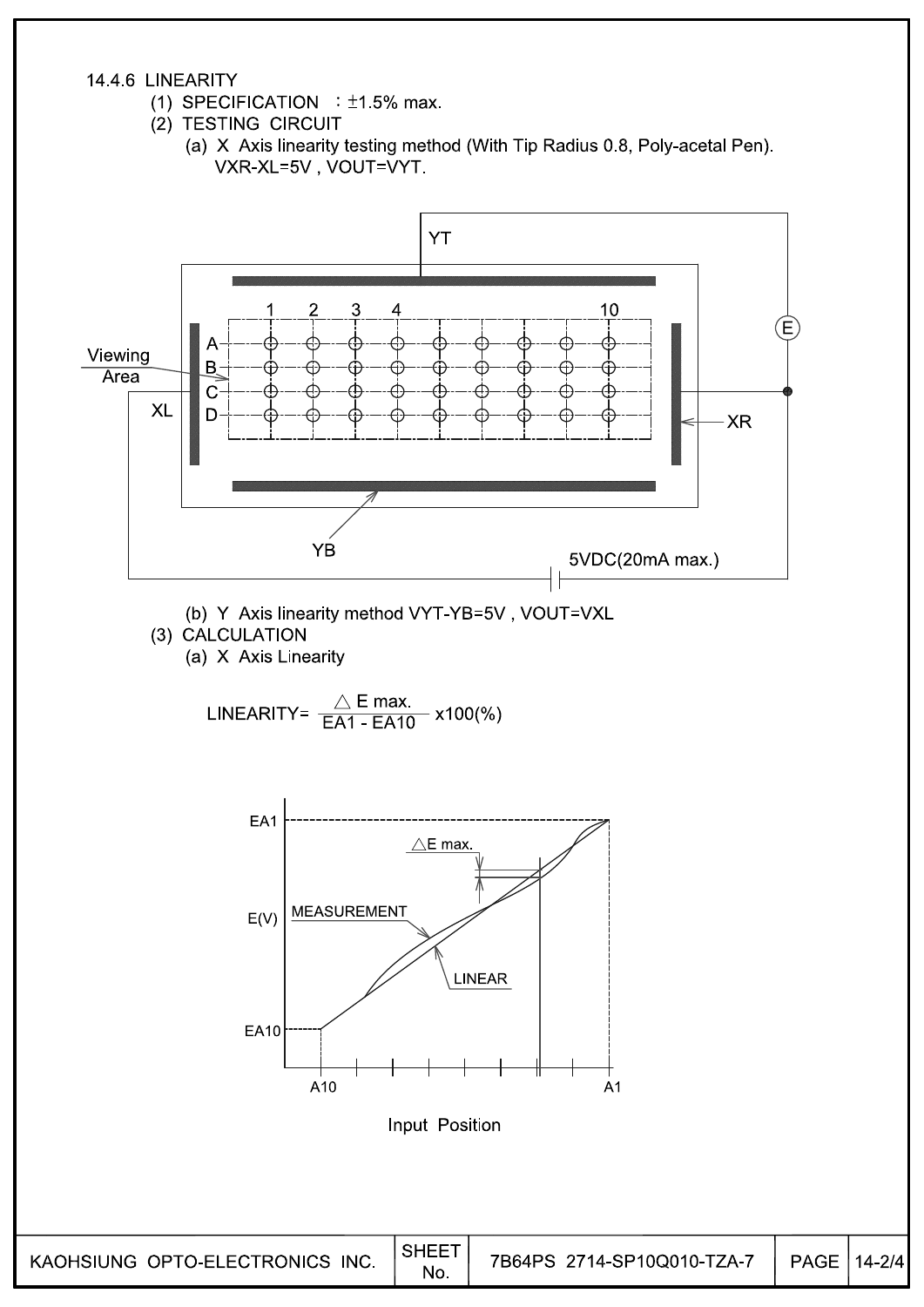#### 14.5 ENVIRONMENTAL TESTING

| <b>ITEM</b>                               | <b>CONDITIONS</b>                                                                                                                    | <b>CRITERIA</b>                                  |
|-------------------------------------------|--------------------------------------------------------------------------------------------------------------------------------------|--------------------------------------------------|
| High Temperature<br>Storage               | 70℃ 240h & 25℃ 24h                                                                                                                   |                                                  |
| Low Temperature<br>Storage                | $-20^{\circ}$ C 240h & 25 $^{\circ}$ C 24h                                                                                           |                                                  |
| Temperature Cycle                         | $-30^{\circ}$ C $\Longleftrightarrow$ 80 $^{\circ}$ C 10 cycles<br>$(30)$ (60) (30) : minutes & 25°C : 24h<br>(Without condensation) | After testing must to<br>meet the specifications |
| Humidity Storage                          | 60°C, 90%RH. 240h & 25°C, 24h                                                                                                        | of the electrical,                               |
| Durability for Point<br><b>Selections</b> | 250g (Speed: 3times/s)<br>R0.8mm, poly-acetal pan 1 million<br>activations                                                           | mechanical & optical<br>characteristics          |
| Durability for Hand<br>Writing            | 250g, R0.8mm, poly-acetal pan 100<br>thousand katakana characters in a<br>20mm x 20mm place<br>(speed: 3000 characters/h)            |                                                  |

### 14.6 APPEARANCE SPECITICATION

# 14.6.1 VIEWING AREA

Please refer page 10-2/3, 10.3 appearance specification

### 14.6.2 OUT OF VIEWING AREA

| <b>ITEM</b>                                         | <b>SPECIFICATIONS</b>            |  |  |
|-----------------------------------------------------|----------------------------------|--|--|
| <b>Conducting Print</b><br>Pattern Indentation      | BELOW 0.3                        |  |  |
| Conducting Print<br>Pattern Gap                     | MORE THAN 0.15                   |  |  |
| Within Viewing Area<br>Conducting Paste<br>Entrance | <b>VIEWING AREA</b><br>BELOW 0.5 |  |  |